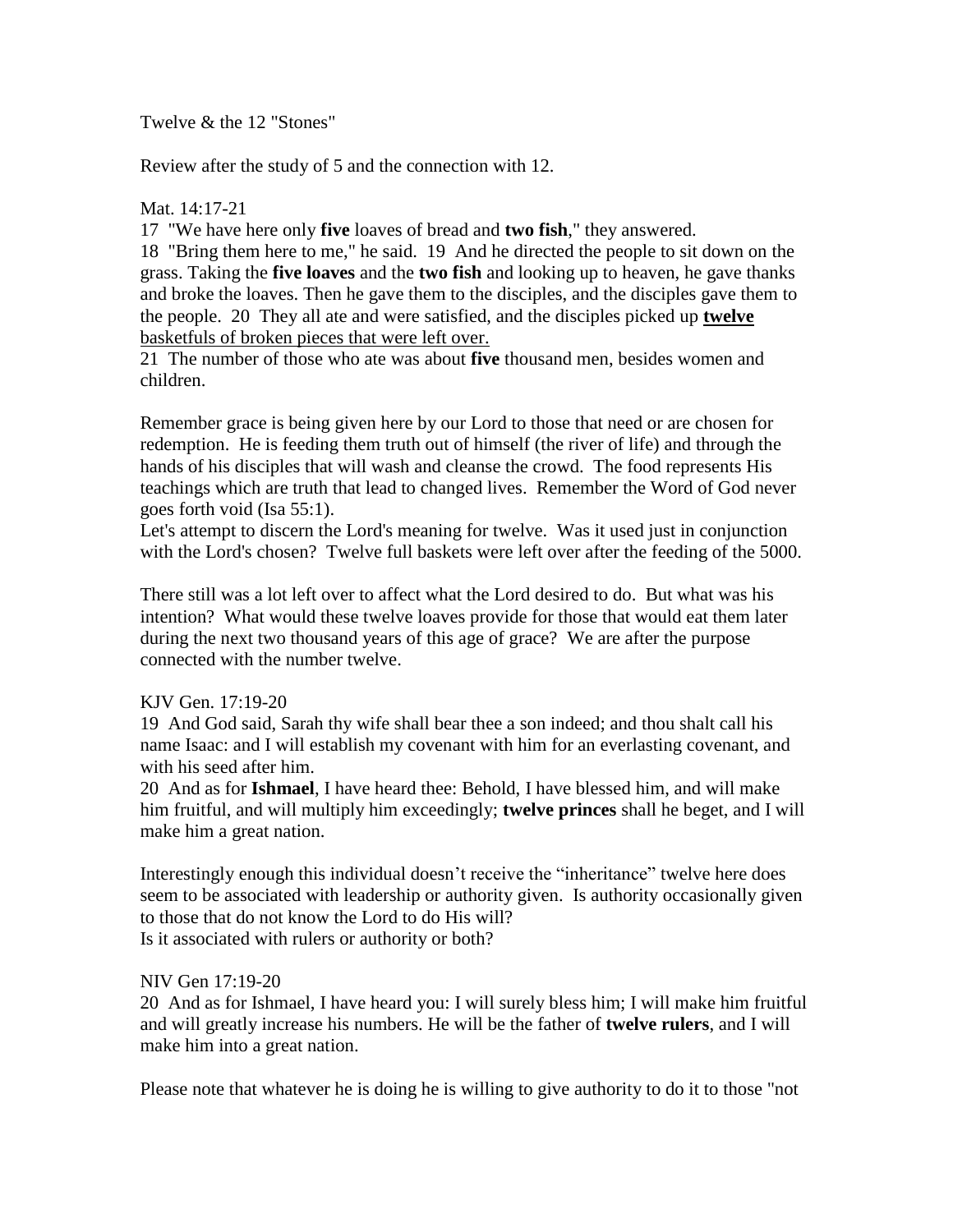of the promise as well as of the promise." He uses the "good" as well as the "bad". He is God of all whether they acknowledge Him or not.

Gen. 42:12-13 Joseph is speaking to his brothers.

12 "No!" he said to them. "You have come to see where our land is unprotected." 13 But they replied, "Your servants were **twelve brothers**, the sons of one man, who lives in the land of Canaan. The youngest is now with our father, and one is no more."

*(Jacob or rather Israel, is the father of the twelve patriarchs or the twelve brothers)* These individuals and the tribes following them will eventually also have a part in the "work" that the Lord has authorized them to take part in. These individuals and their tribes were not particularly "clean" in the Lord's eyes either. Nevertheless they were used.

### Josh. 4:1

4:1 And it came to pass, when all the people were **clean** passed over Jordan, that the LORD spake unto Joshua, saying,

2 Take you **twelve** men out of the people, out of every tribe a man,

3 And command ye them, saying, Take you hence out of the midst of Jordan, out of the place where the priests' feet stood firm, **twelve stones**, and ye shall carry them over with you, and leave them in the lodging place, where ye shall lodge this night.

4 Then Joshua called the **twelve men**, **whom he had prepared** of the children of Israel, out of every tribe a man:

5 And Joshua said unto them, Pass over before the ark of the LORD your God into the midst of Jordan, and take you up every man of you a **stone upon his shoulder**, according unto the number of the tribes of the children of Israel:

6 That this may be a sign among you, that when your children ask their fathers in time to come, saying, What mean ye by these stones?

7 Then ye shall answer them, That the waters of Jordan were cut off before the ark of the covenant of the LORD; when it passed over Jordan, the waters of Jordan were cut off: and these stones shall be for a memorial unto the children of Israel for ever.

Is authority to purge negated due to cleanness? Or judgment curtailed due to cleanness? The Jordan is often seen to "flow against the mouth" of an evil person to stop them. The Jordan often is symbolic of death of self. Here a sign has been left to remind them that "by grace" they have been allowed to take the Land under the Lord's authority and by his might. Taking the Land in the Symbolic sense for a Christian could be walking closer and closer to the Lord or being perfected in His Image. Have we not been called to rule and reign with Him? These twelve **prepared** men were used to build an object lesson that would last through time so that a people wouldn't forget. Twelve here is utilized to touch a later generation with spiritual truth possibly to persevere. Two twelves equal twenty-four a number representing top refined leadership at the end of our age doing battle during the tribulation week. A time of preparation has to be undergone before we see the number 24 come up. I believe the two witnesses of Revelation actually equal the 24 elders. We are actually being shown a type above of Christians at the end of our age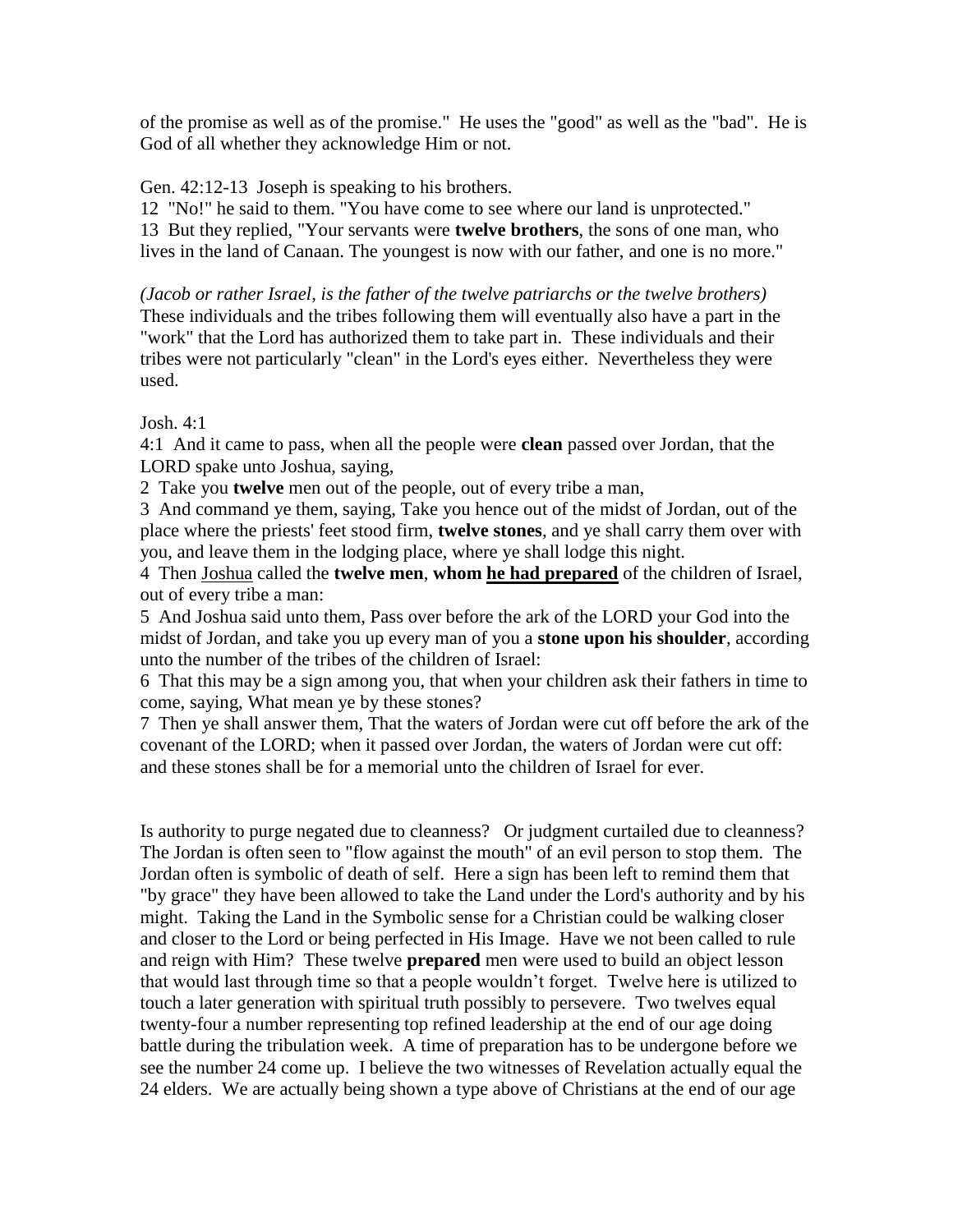preparing to take their inheritance in Christ, at the beginning of the tribulation week.

Numbers 6:22-7:2-3

- 22 The LORD said to Moses,
- 23 "Tell Aaron and his sons, 'This is how you are to bless the Israelites. Say to them:
- 24 "' "The LORD bless you and keep you;
- 25 the LORD make his face shine upon you and be gracious to you;
- 26 the LORD turn his face toward you and give you peace."'
- 27 "**So they will put my name on the Israelites**, and I will bless them."

7:1 When Moses finished setting up the tabernacle, he anointed it and consecrated it and all its furnishings. He also anointed and consecrated the altar and all its utensils.

2 Then the leaders of Israel, the heads of families who were the tribal leaders in charge of those who were counted, made offerings.

3 They brought as their gifts before the LORD **six covered** carts and **twelve oxen**--an ox from each leader and a cart from every two. These they presented before the tabernacle. 4 The LORD said to Moses, 5 "Accept these from them, that they may **be used in the work at** the Tent of Meeting. Give them to the Levites as each man's work requires." 6 So Moses took the carts and oxen and gave them to the Levites.

Substitutionary redemption by blood of animals. Early type of cleansing by the blood. Six carts are covered! Six points to man and the revelation of his iniquity. Perhaps the covering refers to the Blood that covers each of us. His righteousness covers our sin. An ox does the work. The 12 tribes have been responsible for being used to impart His wisdom in the Old Testament. This portion of the word (the Law or Old Testament) was authorized to do its work. It was authorized by divine decree so that we might have our sin revealed to us. There was a problem however, not only did it judge but it condemned and did kill in the hands of the Jews, a lot of what Satan does. Though ordained by our Lord the work had been subverted and distorted by the enemy. Remember, though authorized by God he didn't send His Holy Spirit into each of the Jews but he only placed the Holy Spirit upon a few prophets. These gifts associated with impurity are taken and moved by twelve oxen from leaders. Something impure is perhaps being made acceptable or clean. Twelve is associated with pulling the carts away that contain iniquity. It is associated with cleansing.

# 1 Kings 10 - Solomen's throne.

19 The throne had **six** steps, and its back had a rounded top. On both sides of the seat were armrests, with a lion standing beside each of them.

20 **Twelve lions** stood on the six steps, one at either end of each step. Nothing like it had ever been made for any other kingdom.

Note the number 12 quite often accompanies two sixes. Six has a filthy connotation to it throughout scripture yet here it is involved with a ruler and the number 12. Some believe Solomon is a type of risen Christ acting as the Lion of the tribe of Judah reigning during the millennial period. The Lord is in charge of cleansing people and making them able to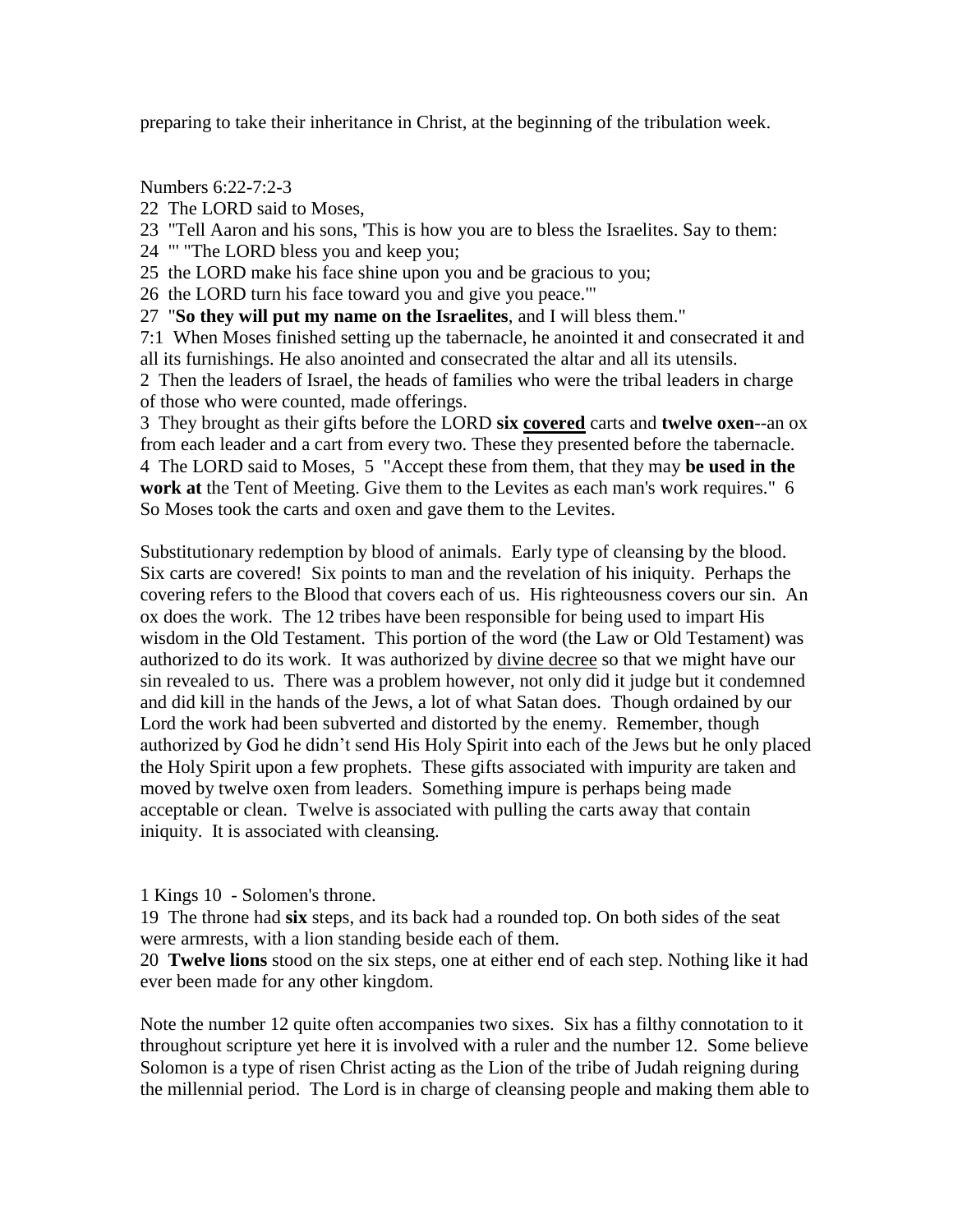fulfill his divine purposes. Unclean individuals also accomplish His purposes but they seem to accomplish acts of judgment upon the Lord's people by showing them the mirror for the purpose of the destruction of uncleanness, consequently those that do this with the motive of destroying the Lord's chosen are destroyed after they serve the purpose our Lord has for them. So Solomon would cover the six steps every time he ascended to the throne. Christ is the one who covers our iniquity with His blood. It would be appropriate for Him to walk up six steps as he is the one who brought us to victory.

Still, divine authority is operating through unclean instruments to achieve His purpose that seems to be to promote righteousness or maturity in those he would select.

### Numbers 17:1 The LORD said to Moses,

2 "Speak to the Israelites and get **twelve** staffs from them, one from the leader of each of their ancestral tribes. Write the name of each man on his staff.

3 On the staff of Levi write Aaron's name, for there must be one staff for the head of each ancestral tribe. 4 Place them in the Tent of Meeting in front of the Testimony, where I meet with you. 5 The staff belonging to the man I choose will sprout, and I will rid myself of this constant grumbling against you by the Israelites."

The staff here is a symbol of authority being granted by our Lord. Authority to govern or rule designated for one chosen by the Lord to lead. In the New Testament these men would become the greatest servants.

#### 1 Kings 7

25 The Sea stood on **twelve bulls**, three facing north, three facing west, three facing south and three facing east. The Sea rested on top of them, and their hindquarters were toward the center.

The so called Sea was used by the Priest to wash and bath in. It produced clean individuals that worked around the temple. Those that come close to our Lord must be clean! Those that he brings close to himself he does see to it that they walk through the fire and that all uncleanness is brought up before them for repentance to take place. Today he washes us with his word. It certainly is not easy to look into the mirror of the word and recognize our sin! But it does produce fruit in the end and an obedient servant into whom He might pour His Spirit. The law actually shows the mirror to those the Lord would have clean. The number 66 that contains two sixes denotes iniquity to be shown by the one that accuses and condemns, that is the law.

So then these twelve tribes who chose the tree of the knowledge of good and evil (the law) now carry the great sea or bath. The job of cleansing given by divine authority which utilizes the law? Note above there are two sixes! Two sides of the "bath" have 6 bulls holding it up. The Lord has taken a people who have unclean characteristics and is using them to cleanse or purge.

Here we have four sides with three on each side. Remember the way the Israelites used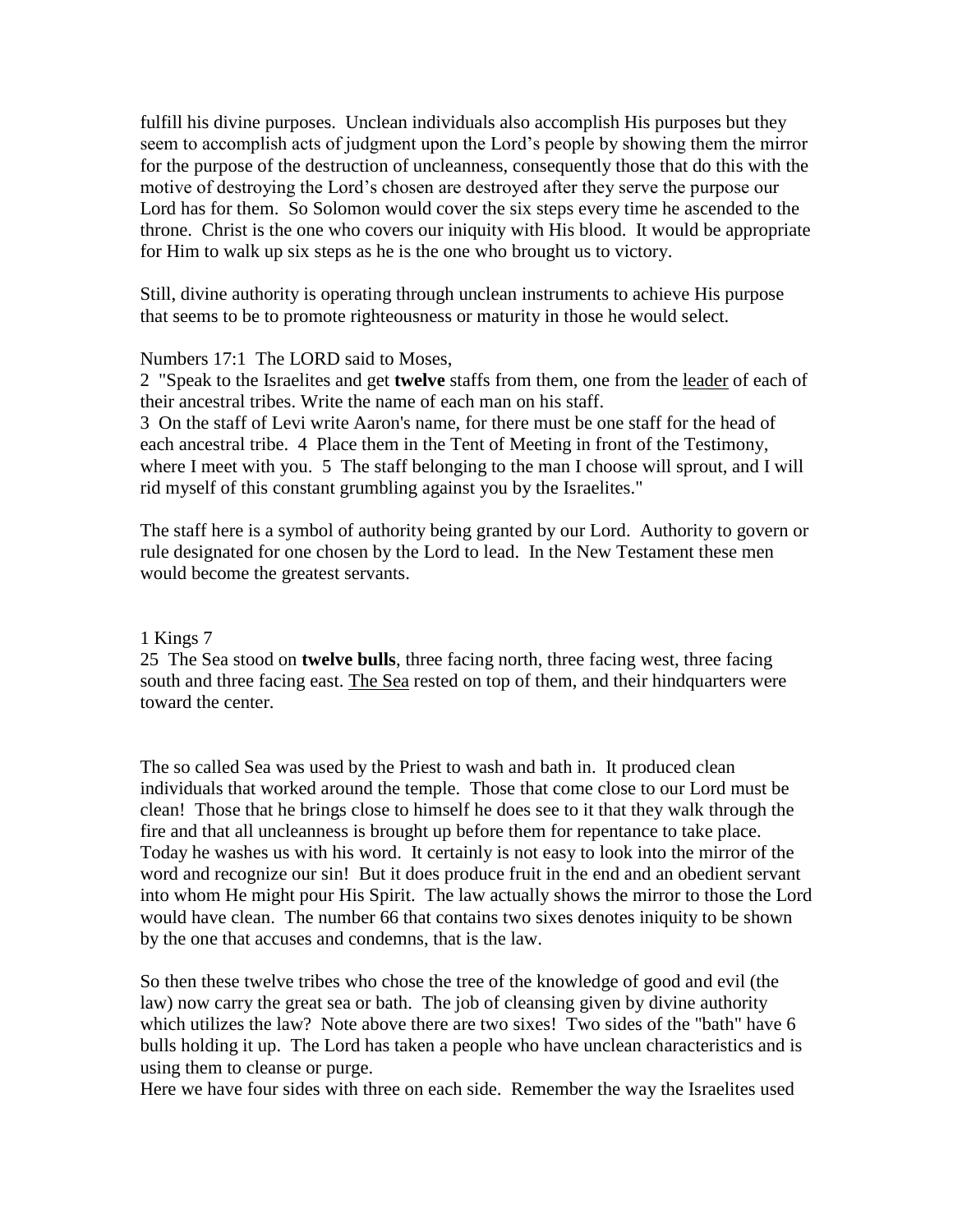to camp? Compare this with the four Cherubim in Ezekiel's picture of the Lord riding on His chariot with the four cherubim each having 6 wings and four faces each? They also surround him on four sides even though they are a bit below him. The twelve bulls look outward toward the world as their purpose it to wash and cleanse. His sacrifice on the brazen alter (the cross) permitted the grace to flow which cleanses us onto righteousness. The Old Testament or Law (through the Spirit of Elijah) does help us recognize our sin so that we might repent, turn toward the cross, and be cleansed by the blood of Christ. Without the law we would not know what sin is.

### 1 Kings 18:30-32

30 Then Elijah said to all the people, "Come here to me." They came to him, and he **repaired the altar** of the LORD, which was in ruins.

31 Elijah took **twelve stones**, one for each of the tribes descended from Jacob, to whom the word of the LORD had come, saying, "Your name shall be Israel."

32 With the stones he built an altar in the name of the LORD, and he dug a trench around it large enough to hold two seahs of seed.

These stones when built into an appropriate structure were to hold a carcass that was acceptable onto the Lord and divinely prepared. The result was the statement by the people "Jehovah is God". At the beginning of this age our Lord hung on the cross (an altar) and was acceptable to the father. At the end of this age "The Two" (end days' apostles) will be sacrificed for those called by the father onto salvation. Remember the fire came down and licked everything up! Divine fire can clean or destroy. Christ took our place on the altar as a substitute sin offering. He was acceptable to the father. This cleansed us and provided a way to begin perfecting His image within each of his believers. It also negated the "condemnation" aimed at us by the Law and allowed grace to do its work of redemption. Please understand that this sacrifice by Elijah above is felt to be by the leadership of the bride at the end of the age. What this group exactly will be asked to do to accomplish such a feat is a beautiful subject and we know it will be divinely ordained to produce righteousness.

1 Kings 19:19-21

19 So Elijah went from there and found Elisha son of Shaphat. He was plowing with **twelve yoke** of oxen, and he himself was driving the **twelfth** pair. Elijah went up to him and threw his cloak around him.

20 Elisha then left his oxen and ran after Elijah. "Let me kiss my father and mother good-by," he said, "and then I will come with you." "Go back," Elijah replied. "What have I done to you?" 21 So Elisha left him and went back. He took his yoke of oxen and slaughtered them. He burned the plowing equipment to cook the meat and gave it to the people, and they ate. Then he set out to follow Elijah and became his attendant.

Could this be a picture of the end times when the reaper catches up with the plowman? Perhaps maturity will be imparted by feeding meat? Could this be a picture of the time of Joseph (a type of Christ) when the stored up grain is sold to those in need. The transfer of authority from Elijah to Elisha occurs at the end of this age and designates the change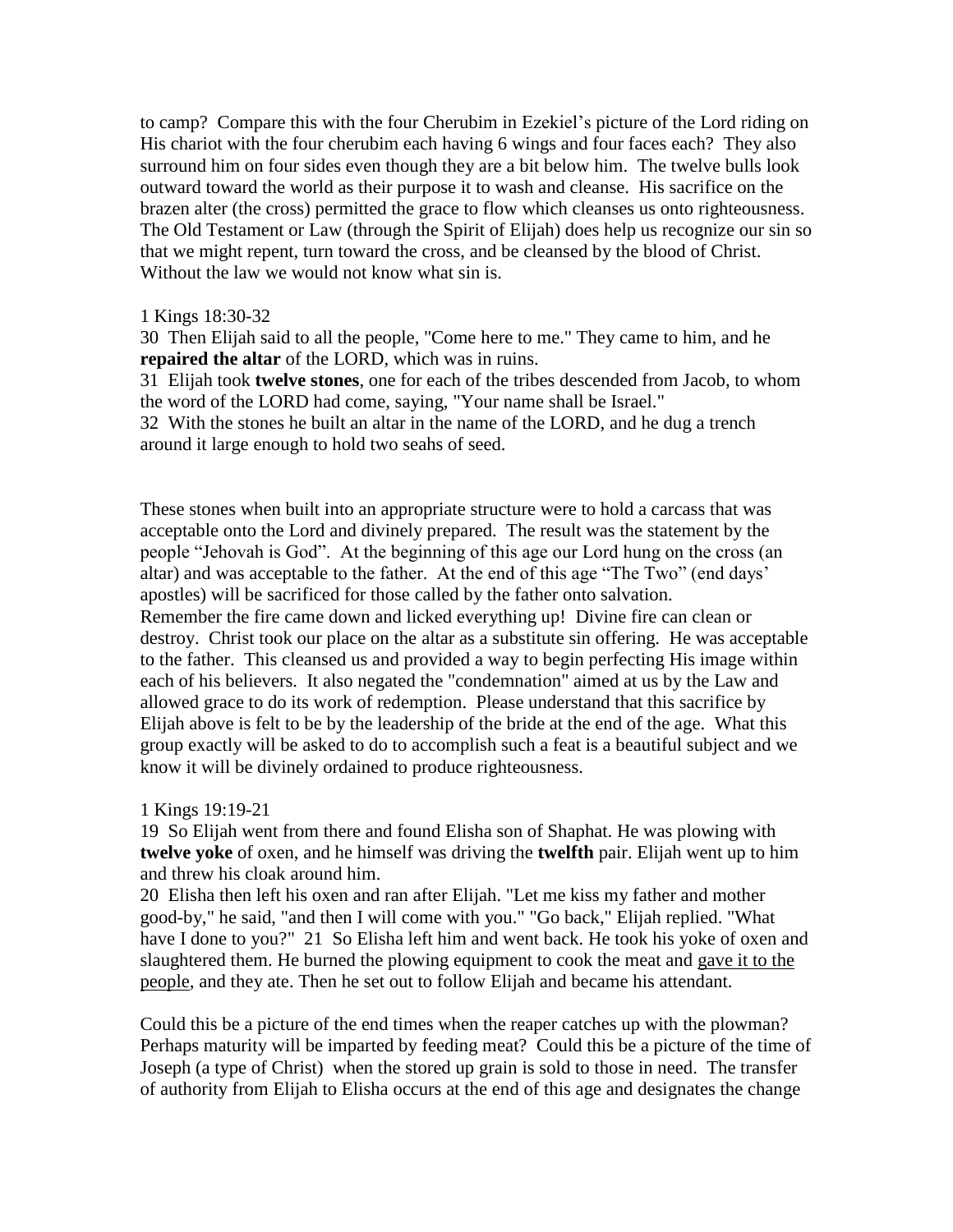of purpose of the Holy Spirit from this age to the next age (the millennium age). The emphasis is transferred from that of salvation to maturity and unity. The double portion was given later to Elisha. The word seems to indicate this portion or fullness is given after the testing by the anti-christ during Daniels seventieth week. Perhaps it prepares a portion of the bride for the altar she must be martyred on or more probably it might be given to her after she performs this great act. Sowing seed has apparently ended here, the age of catching fish and turning them into sheep is over, the great age of our salvation is over. Something has been finished and something else has started. Twelve is still associated with it. We drink milk, then eat bread (grain), and finally we eat meat. This is analogous to becoming first the lamb, and then a ox, and finally a lion for our Lord? The plowing equipment was used to cook the meat. No more sowing of the gospel, but strength is given to complete our Lord's will regarding the bride he is building!

#### Exodus 28:9-11

9 And thou shalt take two onyx stones, and grave on them the names of the children of Israel: 10 **Six** of their names on one stone, and the other **six** names of the rest on the other stone, according to their birth.

11 With the work of an engraver in stone, like the engravings of a signet, shalt thou engrave the two stones with the names of the children of Israel: thou shalt make them to be set in ouches of gold.

12 "And you shall put the two stones on the shoulders of the ephod as memorial stones for the sons of Israel. So Aaron shall bear their names before the Lord on his two shoulders as a memorial.

Please notice the position on each shoulder with the head of the high priest right between! The position of the two sixes is important in that they are close to the head, our Lord. This denotes a position of great responsibility, leadership and service. Onyx is black and white one denoting sin and the other purity and so do we all that belong to Christ contain each. Note also they are set in gold. Gold always symbolizes righteousness. The two stones acting together perhaps as 66 that shows the mirror to one that is to be saved in order to produce repentance that will result in twelve being achieved by our Lord's authority a purpose that accomplishes righteousness. The purpose that the two will achieve, by his authority, is clear in the next scripture. Remember there are two twos! The first two carry the law in its' rawest form. It accuses, condemns, and kills. The second two are also for cleansing but they use the blood of Christ to accomplish it.

### Deut 27:9-13

11 And Moses charged the people the same day, saying,

12 These shall stand upon mount Gerizim to bless the people, when ye are come over Jordan; Simeon, and Levi, and Judah, and Issachar, and Joseph, and Benjamin: 13 And these shall stand upon mount Ebal to curse; Reuben, Gad, and Asher, and Zebulun, Dan, and Naphtali.

Note above that six stood on one mountain and six stood on the other, two sixes but still a total of 12. The Law actually shows us a mirror that we might repent and be cleansed by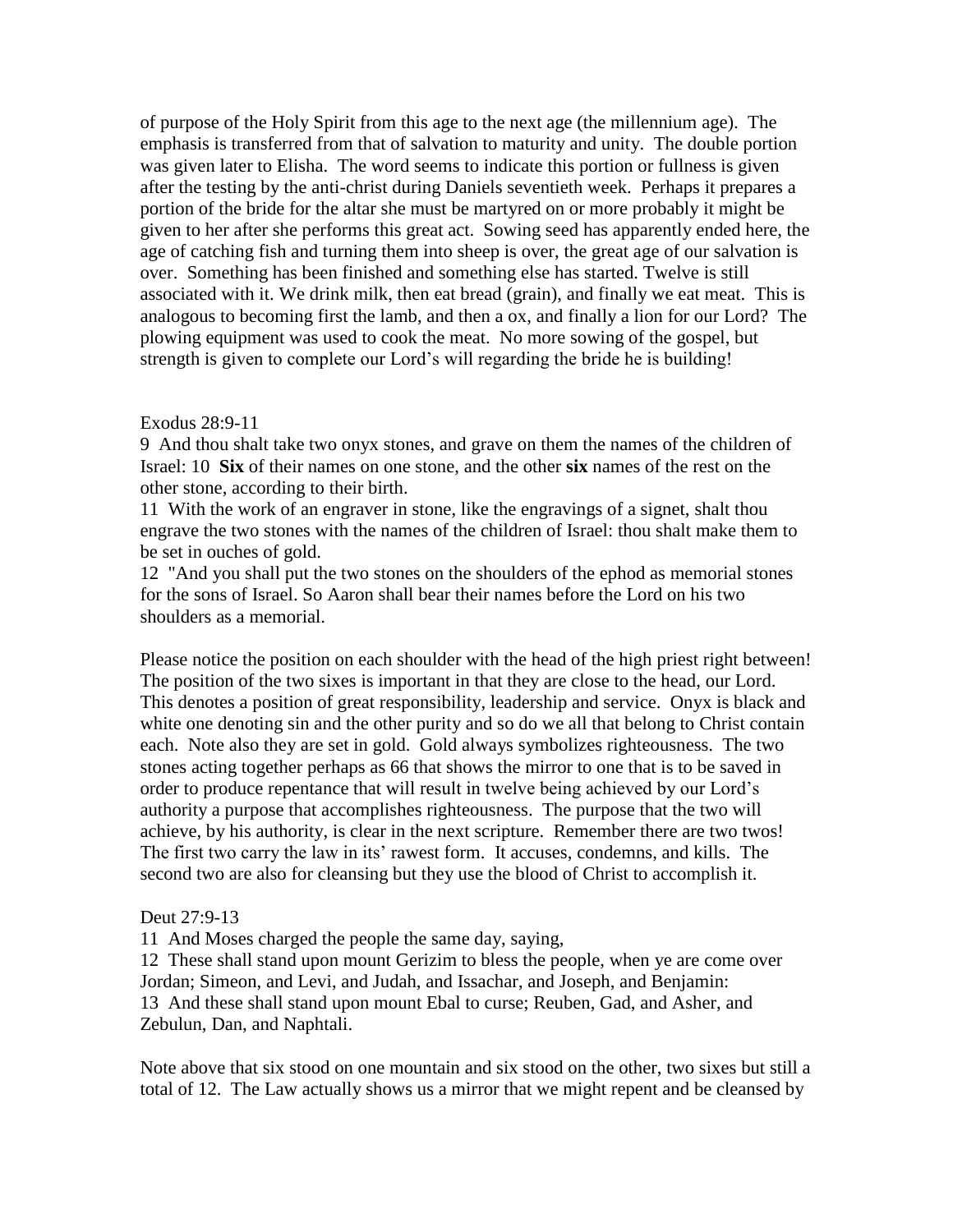our Lord's grace. For those that are not called by the father to the son the law curses and there is no redemption possible. The cleansing is a blessing, a restorative act. Both sixes working as one to promote (twelve) are required to achieve the desired result! Most twelve's in scripture seems to be related to this great act of salvation or imputed righteousness.

### .Ester 2:11-12

11 Every day he walked back and forth near the courtyard of the harem to find out how Esther was and what was happening to her.

12 Before a girl's turn came to go in to King Xerxes, she had to complete **twelve** months of beauty treatments prescribed for the women, **six months with oil of myrrh** and **six with perfumes and cosmetics**.

What beauty treatments must we go through to finally come into His full presence? Perhaps the Lord is perfecting someone for himself from Genesis to Revelation? Someone to replace the old impetuous Eve, possibly a type of the Hebrew laity before Christ. All numbers seem to lead into the number twelve and form a part of it. The cleansing process described above is similar to that endured by the Shulammite in Song of Songs but at the end of the process she was "perfect" in the Lord's eyes and acceptable as an intimate and trusted partner. Later (in the book of Revelation) two sets of 12 come together as twenty four, could this be the joining of the Jewish portion of the bride with the Gentile portion of the bride? The law and grace becoming one as they are in Christ? What a combination! This could only be found in Christ. Possibly we are looking at a replacement for the old Guardian Cherub Lucifer. Consider this, he had only nine stones and was missing three very important stones that complete the beauty found in Christ and his bride. This will be explained more completely later in this study.

Isa 54:11 Isaiah prophesying the future for Jerusalem - The House of the Lord not built by human hands, his bride.

- 11 "O afflicted city, lashed by storms and not comforted, I will build you with stones of turquoise, your foundations with sapphires.
- **12** I will make your battlements of rubies, your gates of sparkling jewels, and **all your walls of precious stones**.
- 13 All your sons will be taught by the LORD, and great will be your children's peace. In righteousness you will be established: Tyranny will be far from you; you will have nothing to fear. Terror will be far removed; it will not come near you.

This is thought to represent our Lord's plans for Israel (when called to be a part of the church) who quite often gives up all hope. Their sin will be judged but grace will be given after they repent at the end of this age when the times of the gentiles will be fulfilled. The Lord Jesus will lift the veil from their eyes and will be their righteousness not their works as in times past. Peace will finally be their portion.

Defensive walls and the doors are often associated with twelve. Consider this: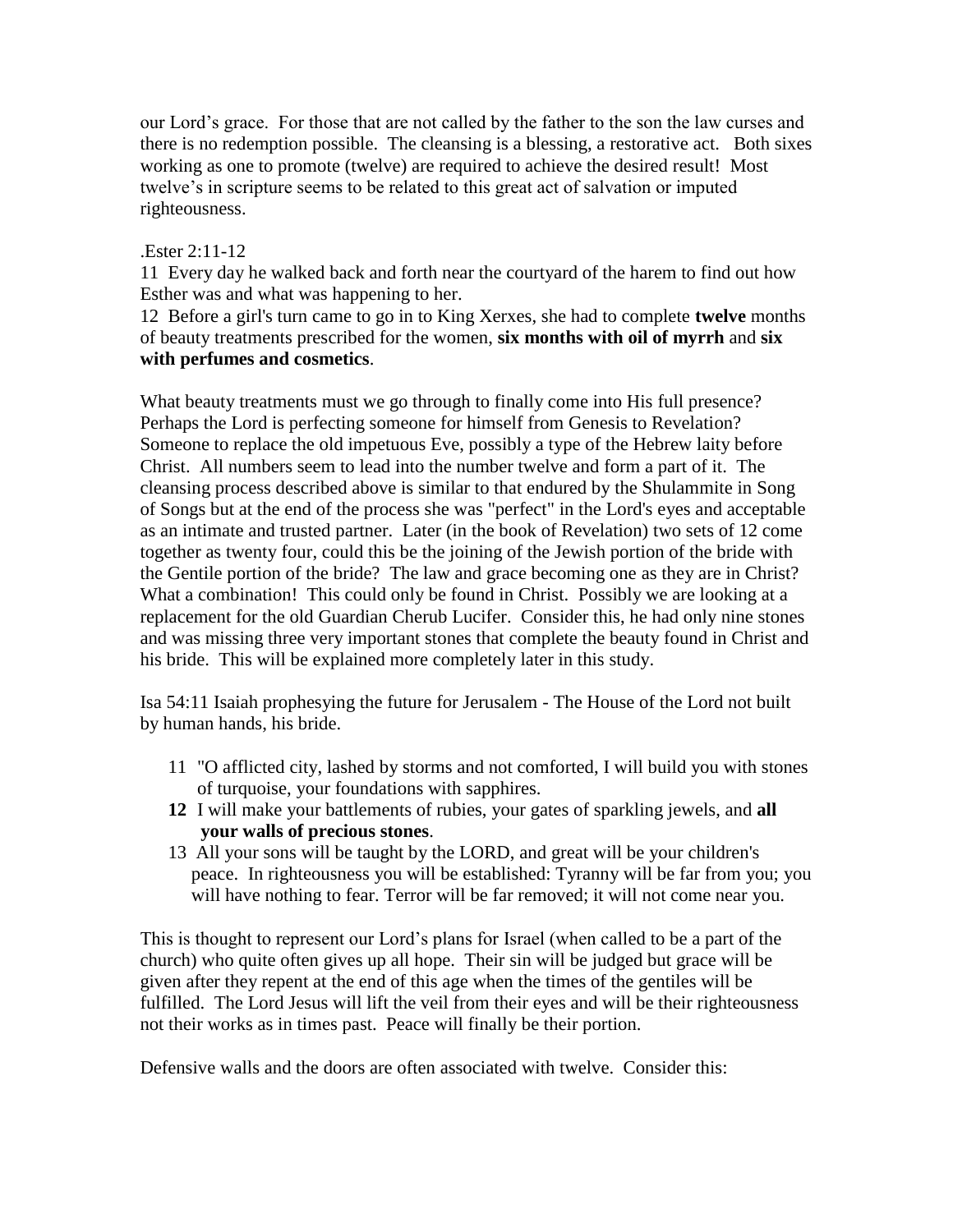Jeremiah 31:22

 21 "Set up road signs; put up guideposts. Take note of the highway, the road that you take. Return, O Virgin Israel, return to your towns.

- 22 How long will you wander, O unfaithful daughter? The LORD will create a new
- 23 thing on earth-- **a woman will surround a man**."
- 23 This is what the LORD Almighty, the God of Israel, says: "When I bring them back from captivity, the people in the land of Judah and in its towns will once again use these words: 'The LORD bless you, O righteous dwelling, O sacred mountain.'

The old Hebrews used to camp in a double square, one inside of the other with the tent of the meeting in the center. An outer and an inner court were formed. Could the "woman," this Hebrew encampment, be a portion of the designated bride of Christ? They and we certainly are associated with twelve. We certainly should protect the integrity of his Word as well as His holiness. We will be the dwelling place for our Lord, the New Jerusalem which comes down as one fit for her husband. (Re 21:2) We all, Hebrew and gentile Christians alike will surround Him and will be a loyal protective wife. Consider what is occurring today in many of our main line denominations. From the top leadership, in particular, the message is of all encompassing grace without repentance! All uncleanness is being welcomed into many denominations, numbers, money, & unity (but not in the faith) are more important than standing for the truth our God has given us. Indeed there is a church of apostasy forming and she may well be the greatest enemy of the latest move of our Lord and of the true church that this age has ever known.

Isa 14:11-19 King of Babylon - a Type of Satan the "The old Guardian Cherub" that Christ will replace. The original "morning star." An incomplete imposter of our Lord Jesus who has become the new "morning star."

11 All your pomp has been brought down to the grave, along with the noise of your harps; maggots are spread out beneath you and worms cover you.

12 How you have fallen from heaven, O **morning star**, son of the dawn! You have been cast down to the earth, you who once laid low the nations!

13 You said in your heart, "I will ascend to heaven; I will raise my throne above the stars of God; I will sit enthroned on the mount of assembly, on the utmost heights of the sacred mountain. 14 I will ascend above the tops of the clouds; I will make myself like the Most High." 15 But you are brought down to the grave, to the depths of the pit. 16 Those who see you stare at you, they ponder your fate: "Is this the man who shook the earth and made kingdoms tremble, 17 the man who made the world a desert, who overthrew its cities and would not let his captives go home?"

18 All the kings of the nations lie in state, each in his own tomb. 19 But you are cast out of your tomb like a rejected branch; you are covered with the slain, with those pierced by the **sword**, those who descend to the stones of the pit. Like a corpse trampled underfoot,

Now lets take another look at this same individual within another type.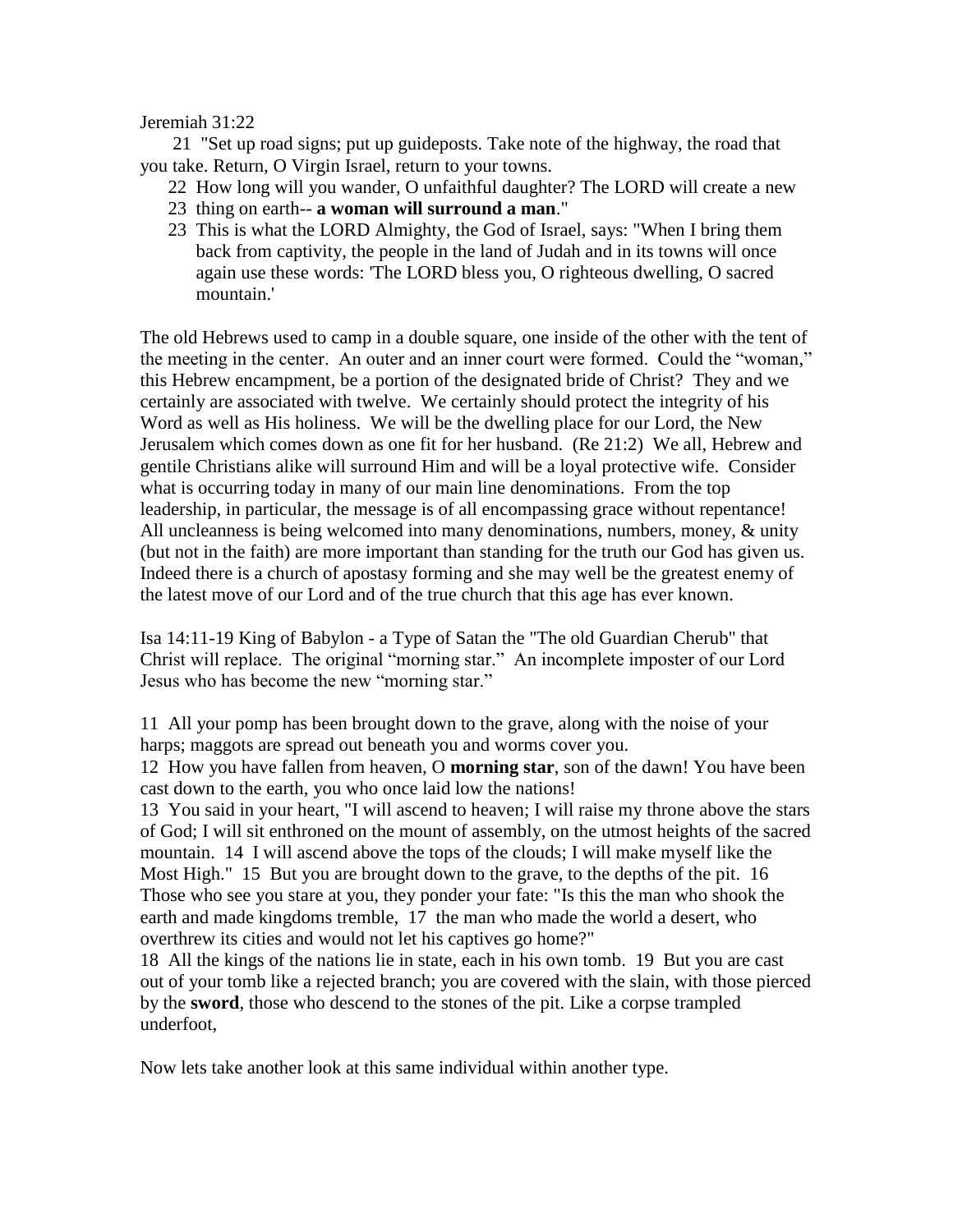Ezek 28:12-14 Lucifer, in the beginning, and the corruption of his wisdom. Note jewel types and number.

12 "Son of man, take up a lament concerning the **king of Tyre** and say to him: 'This is what the Sovereign LORD says: "'You were the model of perfection, full of wisdom and perfect in beauty. 13 You were in Eden, the garden of God; every precious stone adorned you**: ruby, topaz** and **emerald, chrysolite, onyx** and **jasper**, **sapphire, turquoise and beryl**. Your settings and mountings were made of gold; on the day you were created they were prepared. 14 You were anointed as a **guardian cherub**, for so I ordained you. You were on the holy mount of God; you walked among the fiery stones. 15 You were blameless in your ways from the day you were created till wickedness was found in you. 16 Through your widespread trade you were filled with violence, and you sinned. So I drove you in disgrace from the mount of God, and I expelled you, O guardian cherub, from among the fiery stones. 17 Your heart became proud on account of your beauty, and you corrupted your wisdom because of your splendor. So I threw you to the earth; I made a spectacle of you before kings.

Please note that this original guardian cherub had **nine** stones. These were not sufficient, something was missing. He was ordained by our Lord for a purpose and that was for protecting our Lord and His word. This sounds like the law. The law as it was given to the Hebrews by our Lord was perfect, however within a very short time they corrupted it and used it for their own purposes. It was like the tree of the knowledge of good and evil without the tree of life or law without grace. So then the Israel of the last age under the Law suffered the same fate as Lucifer. The law was not sufficient by itself to provide a bride or body for our Lord so another had to be brought in to finish the job. But note below another reference to the work that the old Guardian cherub has as the Lord describes him. Please note that in the "word" iron is often said to symbolize justice being done. Let's take another look at nine again.

### Judges 4:2-3

2 So **the LORD sold** them into the hands of Jabin, a king of Canaan, who reigned in Hazor. The commander of his army was Sisera, who lived in Harosheth Haggoyim. 3 Because he had **nine hundred iron** chariots and had cruelly oppressed the Israelites for twenty years, they cried to the LORD for help.

Please note that the Israelites had sinned and were being chastised by Sisera. The lord allowed Satan to punish Israel with this man. He was empowered to correct a disobedient child. To turn her back to the proper way as a human father would punish his own child to correct his behavior leading to a proper character. The number nine is often associated with the one who is used to correct the Lord's children. Note that ordinarily after an instrument has been used for this purpose it is quite often destroyed. The motive of the "punisher" is not to restore but to destroy. The Lord's motive is to bring his child into the image of Christ.

1 Sam. 17

- 3 The Philistines occupied one hill and the Israelites another, with the valley between them.
- 4 A champion named Goliath, who was from Gath, came out of the Philistine camp.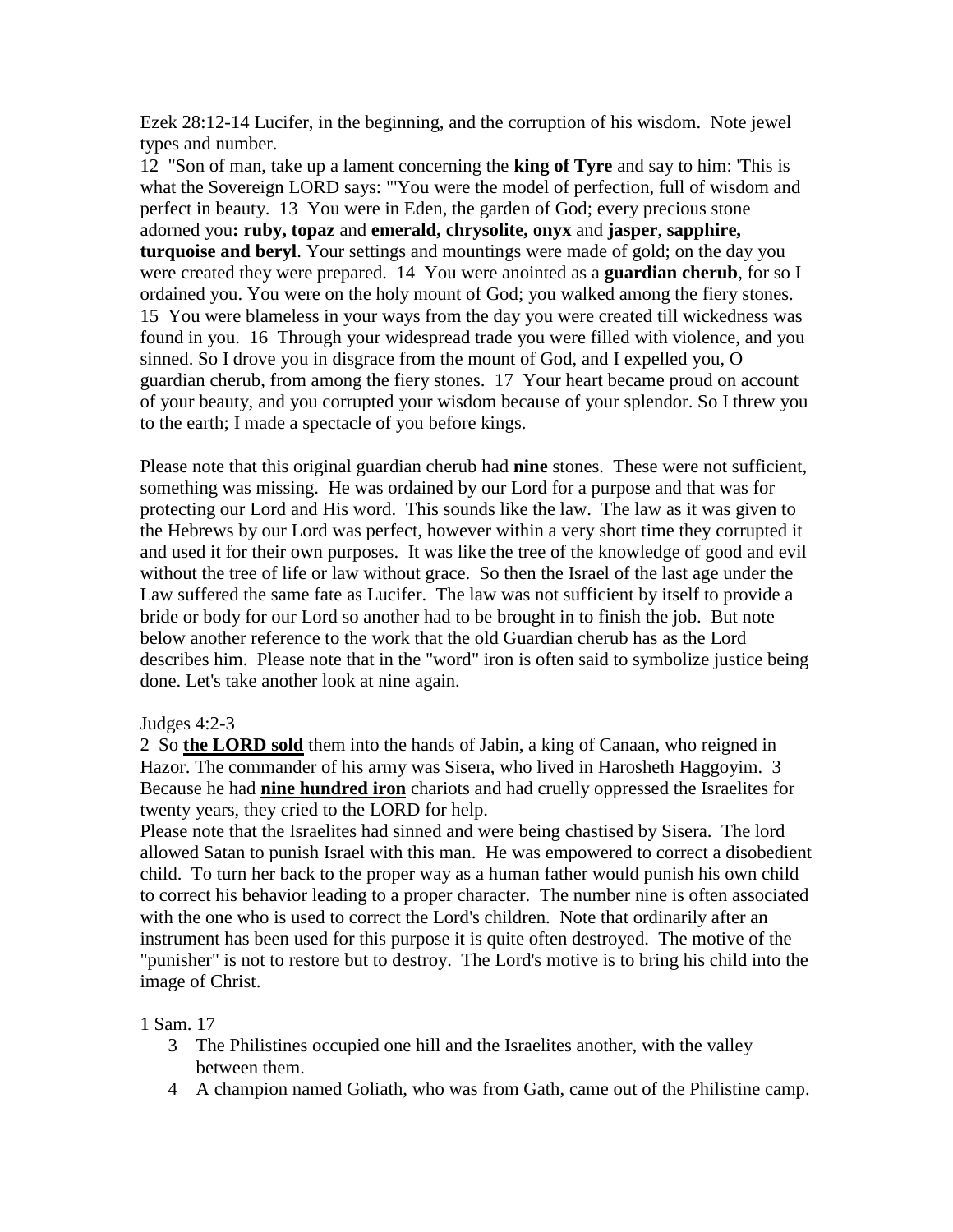He was over nine feet (six cubits?) tall.

**5** He had a **bronze** helmet on his head and wore a coat of scale armor of **bronze** weighing **five** thousand shekels ;

Nine feet cannot be used as it has been translated into our system of measure and consequently loses its meaning altogether. Many today are enjoying new bibles that have been transliterated but lose much of the symbolism and consequently are not complete truth. The great locust army of the end days is supposed to be given power to remove most sources of truth (the word). Bibles that lose their original symbols do not contain the entire truth and it is this writer's belief that they should not be used even by young Christians. The renewing of the mind with scripture should be done by the complete cannon.

The symbolism above in 1 Sam 17:3-5 identifies this man as one that may destroy iniquity (6) and has been allowed to be in a position of judgement and willing to exact death from the Israelites. Bronze signifies one who is empowered to exact judgment. Goliath is marked with a covering that indicates one who judges uncleanness. Five thousand those that need their uncleanness judged. When David picked up the five smooth stones it meant that he (our early type of the bloody Christ) was willing to accept our sin and therefore remove the power of death-judgement from the hands of this "monster".

### **Let me submit this to you for consideration and study**.

 $Bronze = judgment.$ 

We wear the helmet of Salvation. He wears a helmet of judgment.

The tree of life = **Christ** or Grace The perverted tree of good and evil = **Satan** - The perverted Law?

Jesus =The water (truth) or life giver of God Satan = The fire or wrath of God The two individuals above "not walking together" are used by the Lord to in effect produce cleanness in whomever the Lord desires.

### Luke 17:15-18

15 One of them, when he saw he was healed, came back, **praising** God in a loud voice. 16 He threw himself at Jesus' feet and thanked him--and he was a Samaritan. 17 Jesus asked, "Were not all ten cleansed? Where are the other **nine**? 18 Was **no one found to return and give praise** to God except this foreigner?"

Nine received healing and didn't look to the one who healed them and return praise. Was there no gratitude?

### Isa 54:16-17

16 "See, it is I who created the **blacksmith** who fans the coals into flame and forges a **weapon fit for its work**. And it is I who have created the destroyer to work havoc; 17 no weapon forged against you will prevail, and you will refute every tongue that accuses you. This is the heritage of the servants of the LORD, and this is their vindication from me," declares the LORD.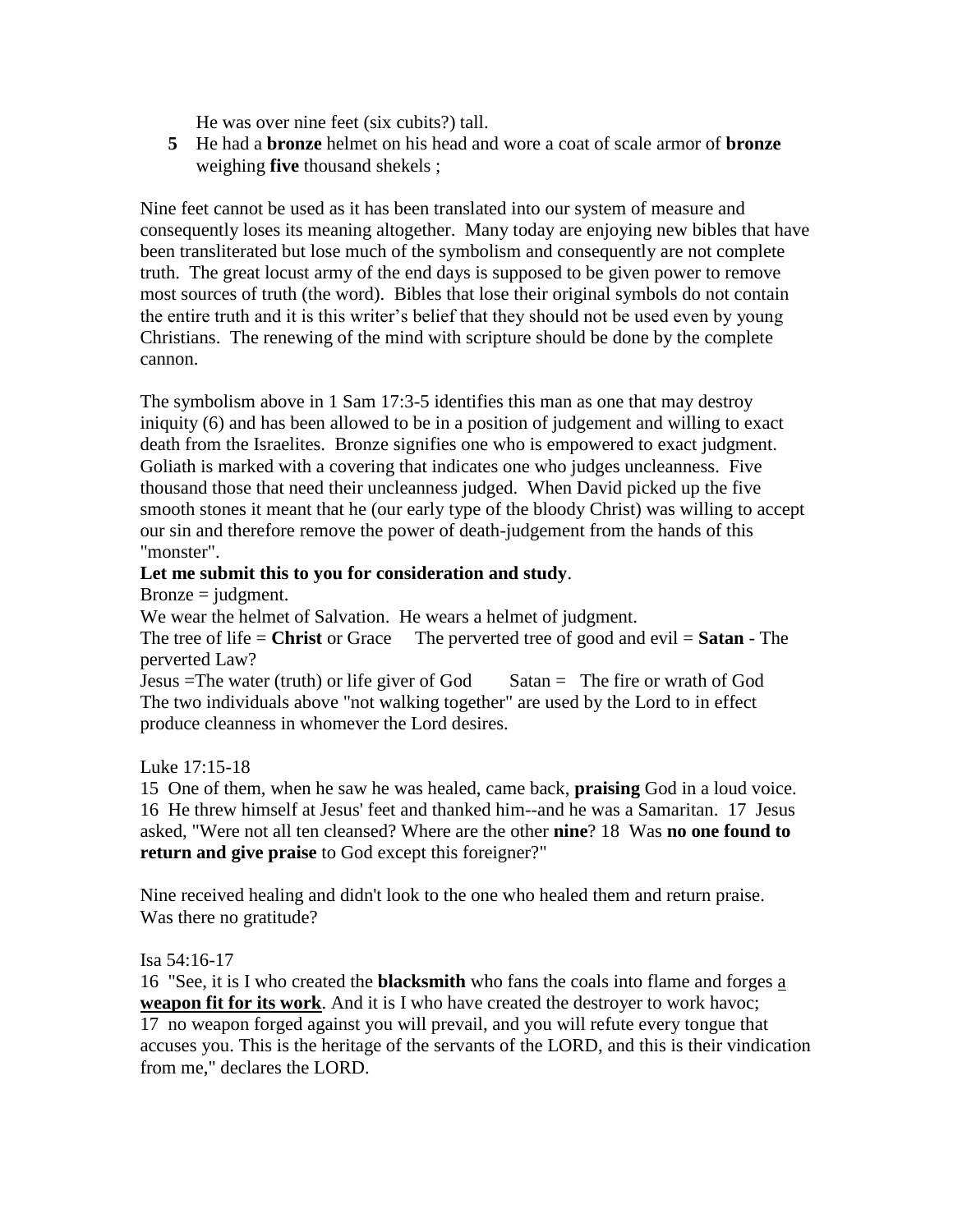Consider that this "blacksmith" is Satan using the Law as much of the Levitical priesthood did with no mercy or compassion.

A weapon is being forged by the Lord and even the fallen one has a part in its' production. Not that Satan means well for us! He means to destroy but he is tethered very tightly and controlled to do just what his owner wants him to. A **weapon** is being produced that will be a portion of our Lord. It will be a weapon of iron which in many places in scripture signifies justice. The bride of Christ will be an agent of His justice. Each of us forms a portion of this weapon which will be fit for its work.

Next we will go to Exodus where we will get a peek at a type of newcomer, one with the full count of twelve to come.

Exodus 28:17-20

"Fashion a breast piece for making decisions--the work of a skilled craftsman. Make it like the ephod: of gold, and of blue, purple and scarlet yarn, and of finely twisted linen. 16 It is to be **square**--a span long and a span wide--and folded double.

17 Then mount four rows of precious stones on it. In the first row there shall be a **ruby, a topaz and a beryl;**

18 in the second row a **turquoise, a sapphire and an emerald**;

19 in the third row a **jacinth, an agate and an amethyst**; **(***Remember these***!)**

20 in the fourth row a **chrysolite, an onyx and a jasper**. Mount them in gold filigree settings.

21 There are to be **twelve stones**, one for each of the names of the sons of Israel, each engraved like a seal with the name of one of the twelve tribes.

Look back at the twelves and is not the following passage giving you an idea of why he does those things associated with twelve? Divine authority to cleanse or purge using whatever tool he so desires evil or good? To fashion attributes of his bride that mirror and attract him and make her to be a Queen for himself that she also may be given His authority to exert His will to perfection? Let's look at her.

Foundations of the City **Wall** (A portion of the New Jerusalem)

### Rev 21:9-

One of the seven angels who had the seven bowls full of the seven last plagues came and said to me, "Come, I will show you the bride, the wife of the Lamb." 10 And he carried me away in the Spirit to a mountain great and high, and showed me the Holy City, Jerusalem, coming down out of heaven from God. 11 It shone with the glory of God, and its brilliance was like that of a very precious jewel, like a jasper, clear as crystal. 12 It had a **great, high wall** with **twelve gates**, and with **twelve angels** at the gates. On the gates were written the names of the twelve tribes of Israel. 13 There were three gates on the east, three on the north, three on the south and three on the west. 14 The **wall of the city had twelve foundations**, and on them were the names of the **twelve apostles of the** Lamb. 15 The angel who talked with me had a measuring rod of gold to measure the city, its gates and its walls. 16 The city was laid out like a square, as long as it was wide. He measured the city with the rod and found it to be **12,000** stadia in length, and as wide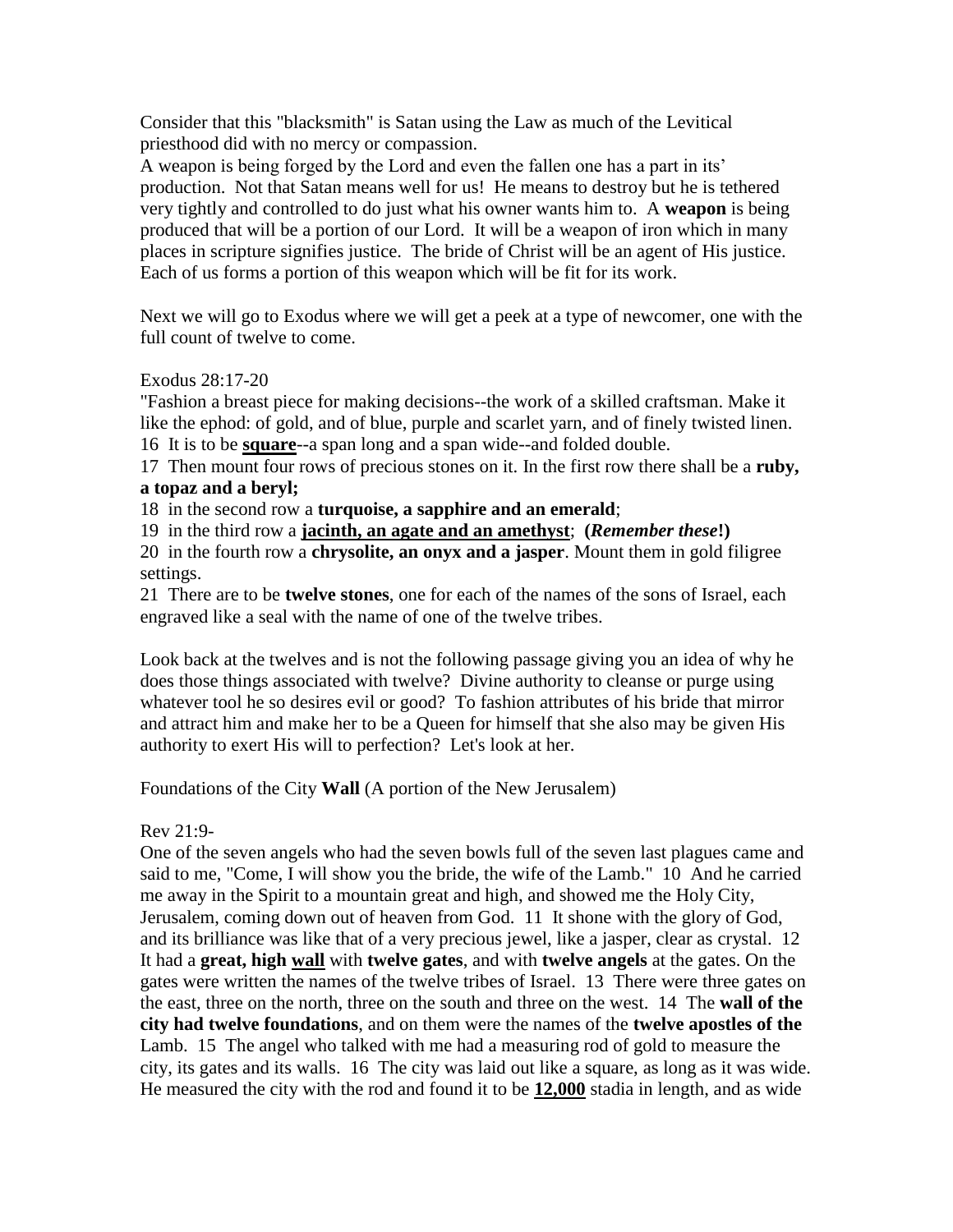and high as it is long. 17 He measured its wall and it was **144** cubits thick, by man's measurement, which the angel was using.

Many twelves are mentioned here all associated with this city that I believe to be a house made of Christians. Twelve squared is 144. It is only used one other time in the bible and that is in the description of the 144,000 that follow Him where ever he goes. 144 seems to be associated with a special priesthood class of servants. They are very close to our Lord and will be expected to make the greatest sacrifices. A very loyal faithful group ---- in deed a woman shall surround (protect) a man. Like a wall, one 144 cubits thick! Now that is a thick wall! This portion of the bride seems to be very protective (a righteous jealousy) for her man! If you look at Solomon's temple you will see many concentric walls surrounding the Holy of Holies from the outer court all the way into the Holy of Holies.

18 The wall was made of jasper, and the city of pure gold, as pure as glass. 19 The foundations of the city walls were decorated with every kind of precious stone. The first foundation was **jasper**, the second **sapphire**, the third **chalcedony**, the fourth **emerald**, 20 the fifth **sardonyx**, the sixth **carnelian**, the seventh **chrysolite**, the eighth **beryl**, the ninth **topaz**, the tenth **chrysoprase**, the eleventh **jacinth**, and the twelfth **amethyst**. 21 The **twelve** gates were **twelve** pearls, each gate made of a single pearl. The great street of the city was of pure gold, like transparent glass.

Again note that we (the New Jerusalem) are studded or marked with twelves.

### Song of Songs 8:8-10

8 We have a young sister, and her breasts are not yet grown. What shall we do for our sister for the day she is spoken for? 9 If she is a **wall**, we will build **towers of silver** on her. If she is a **door**, we will enclose her with panels of cedar. 10 **I am a wall**, and my **breasts are like towers**. Thus **I have become in his eyes** like one bringing contentment.

The completed Schulamite is aware of what she has become to her Lord. She knows her value to him! She is not concentrating on what she was but now on what He has made her to be. A wall again, she is protective and guards what is inside – him and all that he is! Doors allow people in and don't we as Christians bring the unclean into the kingdom by the gospel our Lord has given us? Protecting and tending His garden! Could we be the replacement for the old Guardian Cherub that failed? The old Guardian Cherub killed all that would come close and our Lord desires us and our presence. Indeed a wife that had a balance between law and grace would bring contentment to her husband!

The basics were taken from Dr. Bullenger.

| Heirship          | 1 Jasper                | Benjamin (Rachael's) |
|-------------------|-------------------------|----------------------|
| Judgement         | 2 Sapphire - clear blue | Dan                  |
| <b>Fellowship</b> | 3 Chalcedony (Agate?)   | Asher*               |
| Worship-Praise    | 4 Emerald (Garnet) red? | Judah                |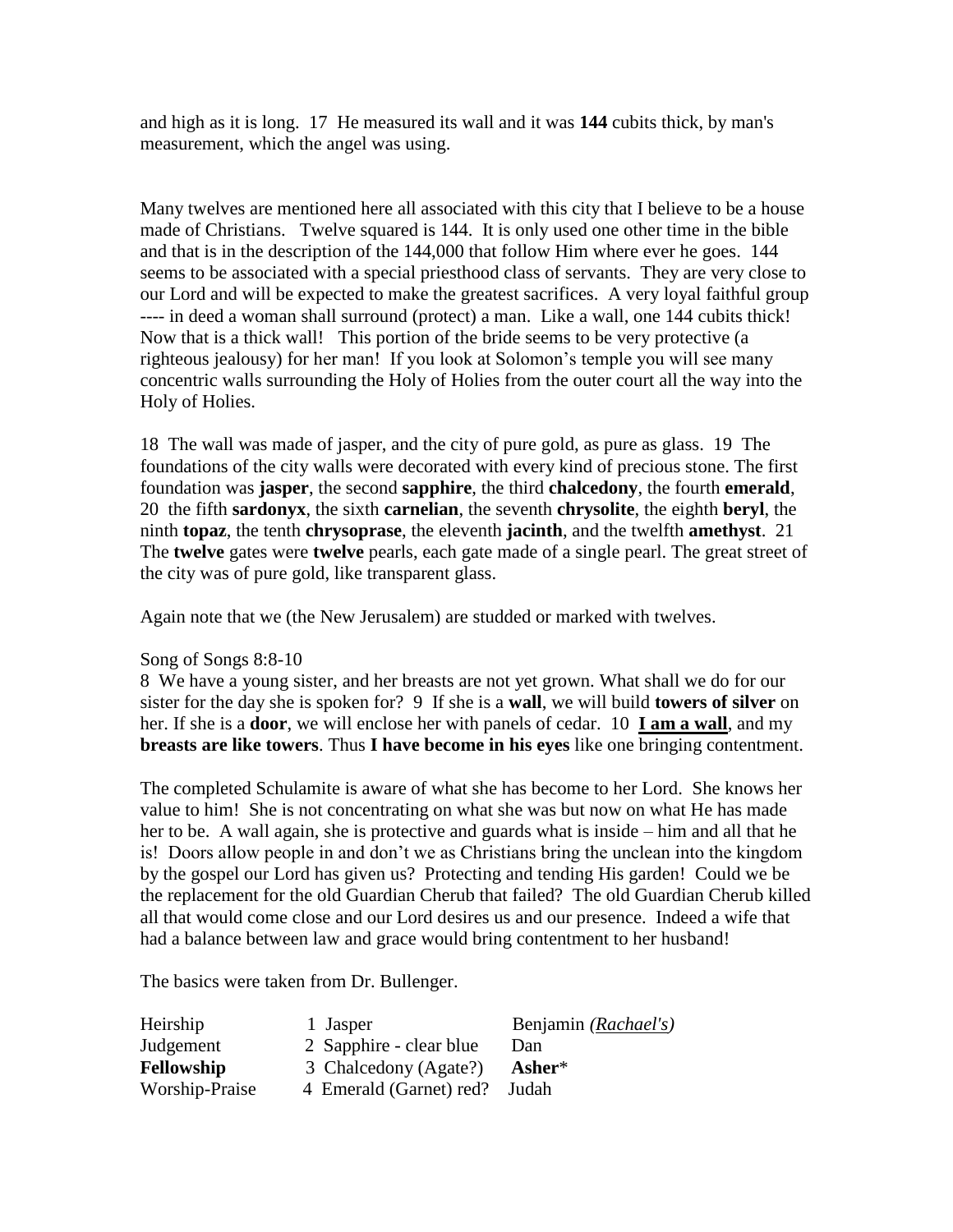| Sonship       | 5 Sardonyx (Ruby)                       | Reuben                      |  |
|---------------|-----------------------------------------|-----------------------------|--|
| Leadership    | 6 Carnelion(Onyx)                       | Joseph ( <i>Rachael's</i> ) |  |
| Comradeship   | 7 Chrysolite (Flint)                    | Zebulon                     |  |
| Lordship      | 8 Beryl (Carbuncle)                     | Levi                        |  |
| Scholarship   | 9 Topaz                                 | Simeon                      |  |
| Workmanship   | 10 Chrysoprase (turquoise?)(alabaster?) |                             |  |
|               |                                         | Naphtali                    |  |
| Companionship | 11 Jacinth (Opal)                       | Gad*                        |  |
| Partnership   | 12 Amethyst (Lapiz lazuli)              | Issachar*                   |  |
|               | a rich purple-blue stone, royalty.      |                             |  |

Ezek. 28:12-14 - The nine in Lucifer

every precious stone adorned you: ruby, topaz and emerald, chrysolite, onyx and jasper, sapphire, turquoise and beryl. Nine in all!

\* Stones not noted in Ezekiel's picture of the King of Tyre.

Note the order of the foundations as listed in Revelation. Heir ship is the first to be laid down, partnership the last. Note a gradual elevation or maturity of relationship. When does a man become an heir? When you are born into a family, right? However when do you accept the privileges of heir ship, when you become responsible enough! When does a man become an heir of God? The word says that a man must be "born again" meaning born of water and the spirit, otherwise he cannot enter into the kingdom of God. Water  $=$  the Word and its cleansing. The word (water) cleanses us by forcing us to look into the mirror (the Law); we see our sin and repent. The Lord accepts our repentance and restores us to life.

However in Deuteronomy 29:4 the people are told that they haven't been "Given a mind that understands or eyes that see or ears that hear." They attempt in the flesh under the law to procure each of the attributes that the Lord loves. They fail miserably for it is only the Lord that is able to do this work and he does it by giving his authority (12) to those that he decides will be involved.

Lets take a closer look at attributes of the Schulamite from Song of Songs.

Song of S. 1:10 Your cheeks are beautiful with earrings, your neck with strings of jewels.

Song of S. 4:9 You have stolen my heart, my sister, my bride; you have stolen my heart with one glance of your eyes, with one jewel of your necklace.

Song of S. 7:1 Your graceful legs are like jewels, the work of a craftsman's hands.

Gems = perfection of the qualities in Christ, in the believers by His workmanship. Purpose is to bring joy to His heart for all eternity.

Final meaning in Hebrew is; to be arranged together as an expert jeweler lays out stones to be set into a necklace.

Please note that the following scriptures are thought to express the intense desire of the Lord to have His Schulamite for his very own.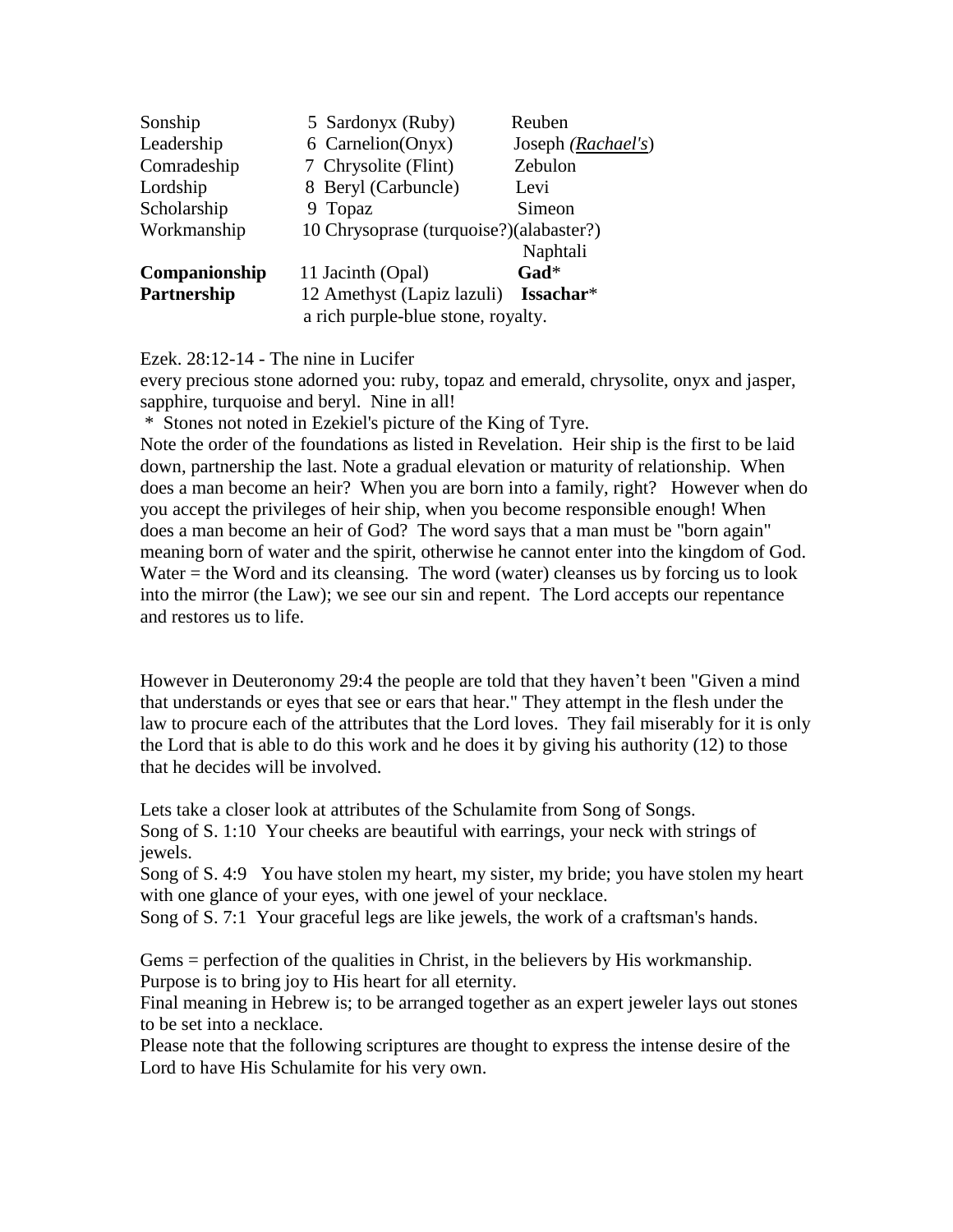#### Mal 3:17-18

17 "**They will be mine**," says the LORD Almighty, "in the day when I make up my **treasured possession**. I will spare them, just as in compassion a man spares his son who serves him. 18 And you will again see the distinction between the righteous and the wicked, between those who serve God and those who do not.

4:1 "Surely the day is coming; it will **burn like a furnace**. All the arrogant and every evildoer will be **stubble**, and that day that is coming will set them on fire," says the LORD Almighty. "Not a root or a branch will be left to them. 2 But for you who revere my name, the sun of righteousness will rise with healing in its wings. And you will go out and leap like calves released from the stall.

At the end of this age our Lord will separate the wheat from the chaff with a great fire. The fire will burn up the chaff (unbelievers) and will refine the wheat (believers). Unfortunately many believers believe they will not have to walk in the fire described in Revelation but the purpose is to test and purify the believers  $=$  providing a white wedding gown without wrinkle or blemish. Basically it is thought that Satan is often used as the "fire of the Lord", his wrath, or for temptation (the tester of fine metal). Note these next scriptures.

2 Sam. 24:1-3

24:1 Again the **anger of the LORD** burned against Israel, and he incited David against them, saying, "Go and take a census of Israel and Judah."

2 So the king said to Joab and the army commanders with him, "Go throughout the tribes of Israel from Dan to Beersheba and enroll the fighting men, so that I may know how many there are."

3 But Joab replied to the king, "May the LORD your God multiply the troops a hundred times over, and may the eyes of my lord the king see it. But why does my lord the king want to do such a thing?"

Now note the parallel in the next verse.

1 Chron. 21:1-3

21:**1 Satan rose up against Israel and** incited David to take a census of Israel. 2 So David said to Joab and the commanders of the troops, "Go and count the Israelites from Beersheba to Dan. Then report back to me so that I may know how many there are." 3 But Joab replied, "May the LORD multiply his troops a hundred times over. My lord the king, are they not all my lord's subjects? Why does my lord want to do this? Why should he bring guilt on Israel?"

As an overview we see that His entire word is bent toward producing a new Eve for himself; one that is bone of His bone, which means that spiritually she will be the same as he, one that cannot be tempted, seduced, or turned from him, one that will always remain true and loyal to Him. Tracing the number twelve through scriptures lets us see his work and his tools to accomplish that task, as well as His great Love for this individual that is being "remade" in His image. Doesn't this lead you into praise  $\&$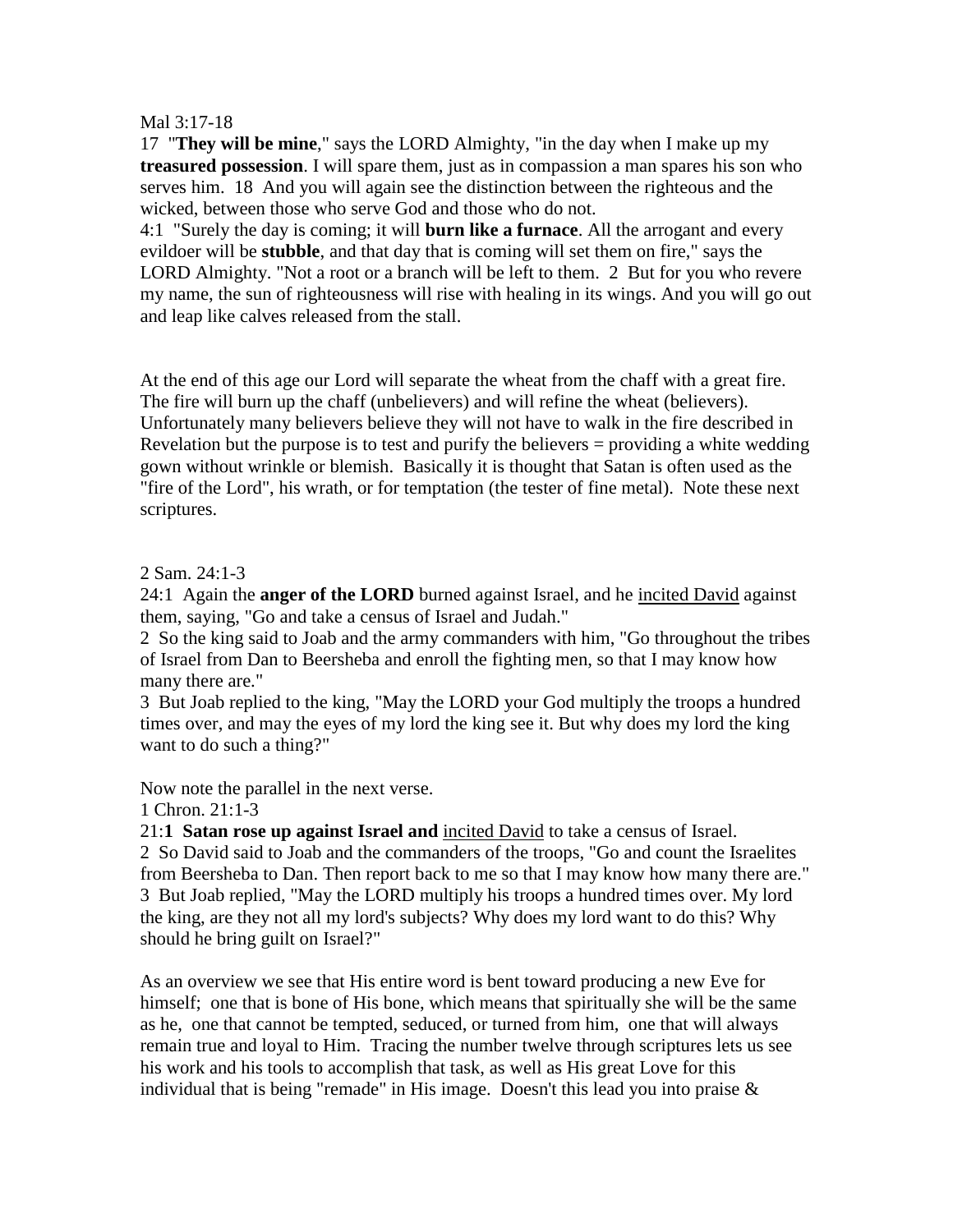thanksgiving? Twelve could be said to be a signature of something like.... My Workmanship, My darling, My bride, or perhaps, My Scepter of Iron. To add another The body of my new Guardian Cherub. In any case she is His , she is loved by Him, and she is capable of giving Him the love He desires.

There is an interesting correlation between the children of Leah and Rachael and the arrangement and meaning of the 12 stones worn by Aaron. It appears that perhaps Leah (One camp) may represent the Gentile bride of Christ, the New Testament church at the beginning. She and her maid servant gave birth to the three meaningful stones not found in the King of Tyre and this occurs during the age we live in; an age of grace. Rachael perhaps is representative in part of the Jewish portion of the Bride of Christ who gave birth to first Joseph which is a type of Christ and next to Benjamin which may represent the early church being born out of Israel as Israel "died". Rachael (Israel) died as she gave birth to Benjamin the New Testament church. Jacob went on with Leah after Rachael died. This could be a type of the Lord going on with Leah His Church.

Postscript:

Jacob - Israel

| Gentil Bride of Christ? |                       |    |                                   | Jewish Bride of Christ? |              |               |
|-------------------------|-----------------------|----|-----------------------------------|-------------------------|--------------|---------------|
| Leah                    |                       |    | Zilpah                            |                         | Rachael      | <b>Bilhah</b> |
|                         | Old cow or weary      |    | to trickle, as<br>myrrh: fragrant |                         |              | Timid         |
|                         | 1. Reuban             | 7. | Gad                               | 11.                     | Joseph       | 5. Dan        |
|                         | 2. Simeon             |    | 8. Asher                          |                         | 12. Benjamin | 6. Naphtali   |
|                         | 3. Levi               |    |                                   |                         |              |               |
|                         | 4. Judah              |    |                                   |                         |              |               |
|                         | $\sim$ $\blacksquare$ |    |                                   |                         |              |               |

9. **Issacher**

10. Zebulan

Note: Gad, Asher and Issacher not in "Israel" but found in "Gentile Bride". Joseph = 1/2 Manassa & 1/2 Ephraim (Type of Christ) Born next to last with the double portion. Benjamin "Heirship" Israel(Rachael) "died" during the birth of the Church.

Remember this scripture that we started with?

Mathew 14:21

20 They all ate and were satisfied, and the disciples picked up **twelve** basketfuls of broken pieces that were left over.

The Lord still had a lot of work left to do for you and me. He was ready, willing, and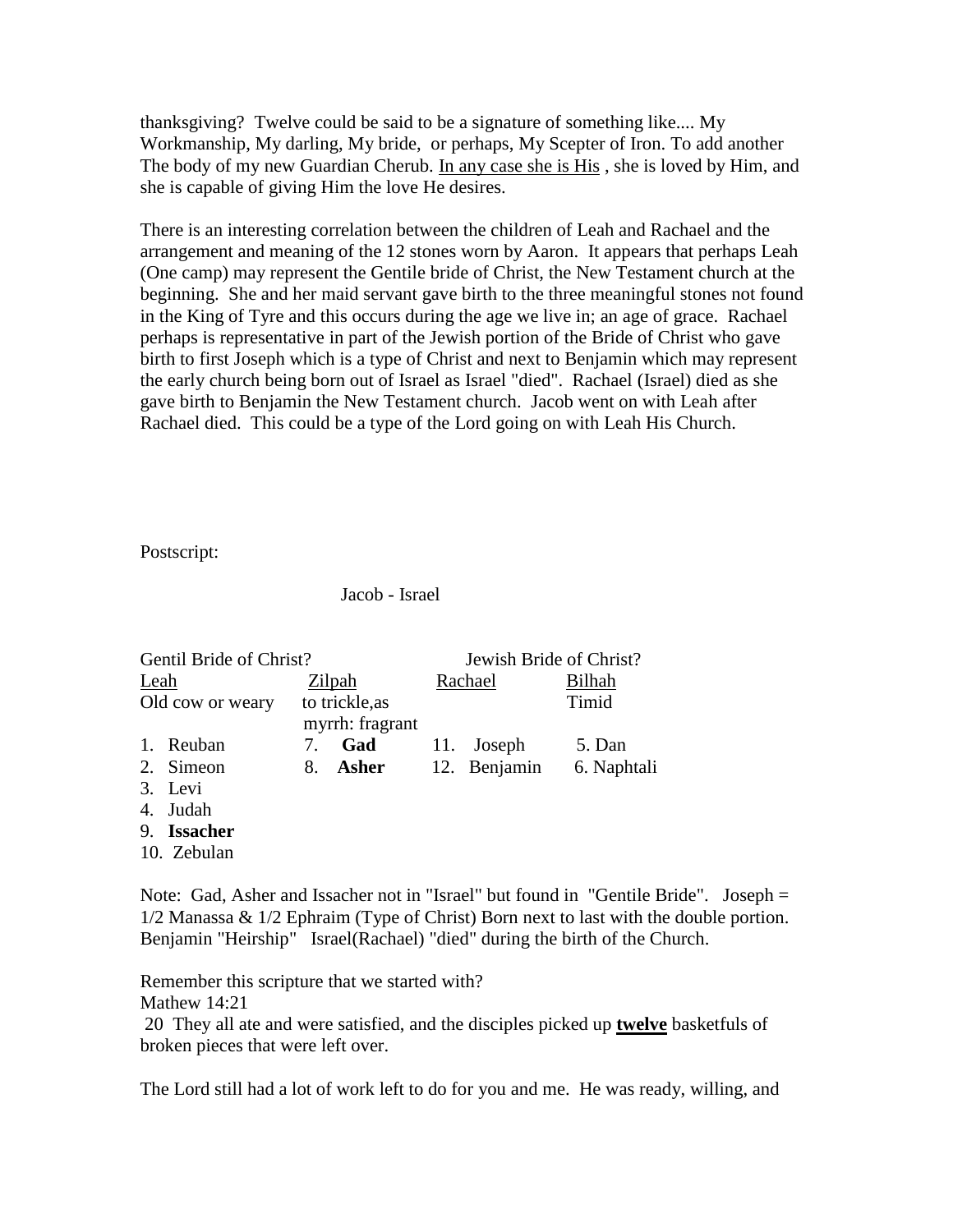able to accomplish this work of "perfecting His Bride" through His divine authority. The bread he provided (the truth of the gospel) we still eat of it today and it will be sufficient even unto the end of the age for the perfecting of His bride. Does He not say that his Word goes forth and will accomplish what He so desires?

More: Zech. 9:14-16 And the Lord, their God shall save them on that day as the flock of his people: for they shall be **like the stones of a crown**, lifted up as *an ensign upon his land*. (Zech. 9:14-16)

### S.O.S. 8:11-12

11 Solomon had a vineyard in Baal Hamon; he let out his vineyard to tenants. Each was to bring for its fruit a **thousand shekels of silver**.

12 But my own vineyard is mine to give; the thousand shekels are for you, O Solomon, and **two hundred** are for those who tend its fruit.

Note the total of the above is 1200. Is not the mature believer also able to exert the Lords' influence on others? However now are we not aware that it is His entire gift to us that makes this is possible? So should we not be willing to give it all back? This guardian Cherub will not be destroyed by pride for we know where **all** of our strength has come from.

# **120**

GE 6:3 And the Lord said, "My Spirit shall not strive **with man** forever, for he is indeed flesh; yet his days shall be **one hundred and twenty** years."

This might represent a period of time that is related to our Lord's work for possibly the restoration of something to man and/or the restoration of something to Him. In lieu of the study of twelve perhaps righteousness after sin is removed?

NU 7:86 The twelve gold pans full of incense weighed ten shekels apiece, according to the shekel of the sanctuary; **all the gold of the pans** weighed one **hundred and twenty** shekels.

Righteous containers of incense (prayers) offered up to affect our Lord's design to restore?

DE 31:2 And he said to them: "I am one **hundred and twenty** years old today. I can no longer go out and come in. Also the Lord has said to me, 'You shall not cross over this Jordan.'

Moses is a type of the Law having completed his work of leading the people out of the land of captivity into the desert where refining occurs. The desert is a place of revealing weaknesses by a mirror. It is a place where the believer is given eyes to see sin. This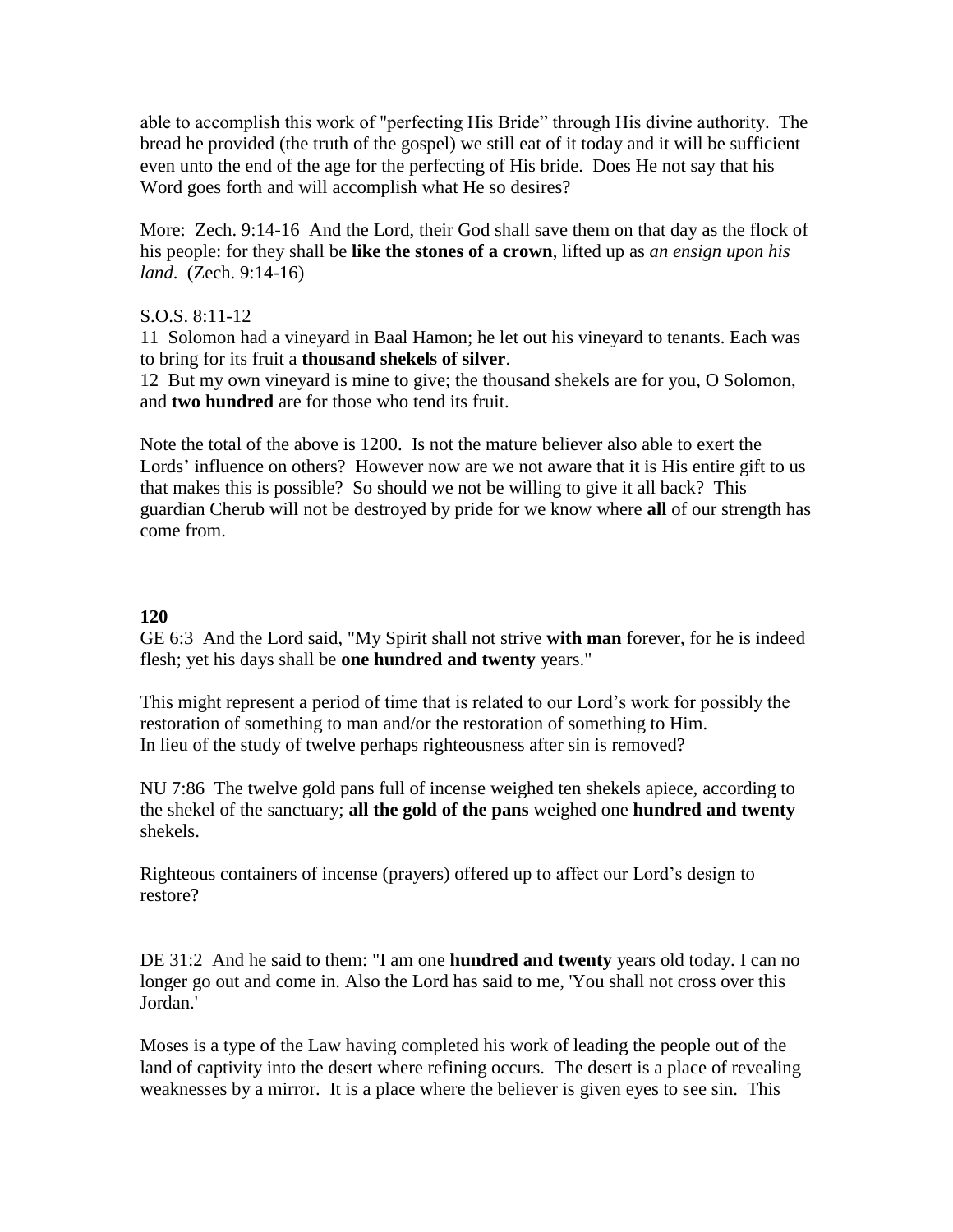would be akin to our selves working out our salvation with fear and trembling. It is a process of understanding our sin and repenting of it. Change occurs as restoration takes place. Empowering to take the land (our inheritance in Christ) does occur at the end of this process.

1KI 9:14 Then Hiram sent the king **one hundred and twenty** talents of **gold**.

A righteous bride derived from the great fire of the enemy? Hiram is a strong cross type of Satan who is allowed to tempt to show us our weaknesses and need for the Lord's strength. Righteousness derived from 60 (having the one that accuses and condemns show the mirror to us). Restoration or maturation derived from repentance.

1KI 10:10 Then she gave the king **one hundred and twenty** talents of gold, spices in great quantity, and precious stones. There never again came such abundance of spices as the queen of Sheba gave to King Solomon.

The Queen of Sheba could possibly be a type of the end days' beast system that will produce the greatest generation of mature Christians during this entire age. Spices, gold, precious stones all can point to wonderful attributes being inculcated within the bride at that time. Solomon (risen Christ) would be the benefactor of all of it within his people.

1CH 15:5 of the sons of Kohath, Uriel the chief, and **one hundred and twenty** of his brethren;

Top leadership from Aaron and the Levites called by David to serve regarding bringing the ark back to Jerusalem. A leadership group that will help at the time of the end or beginning of this age to begin the process of bringing the Lord into His house.

2CH 3:4 And the vestibule that was in front of the sanctuary was twenty cubits long across the width of the house, and the height was **one hundred and twenty**. He overlaid the inside with pure gold.

We are shown a type of the heart of the bride that will house our Lord. The height is given as one hundred and twenty. This number may again mark leadership chosen for their part in the work of building & forming her. The Lord will all marked with 120.

2CH 5:12 and the Levites who were the singers, all those of Asaph and Heman and Jeduthun, with their sons and their brethren, stood at the east end of the altar, clothed in white linen, having cymbals, stringed instruments and harps, and with them **one hundred and twenty** priests sounding with trumpets-

Here the number one hundred and twenty is definitely connected with the highest order of leadership, that is the priesthood or in this age the apostleship. Praise is a part of this picture.

DA 6:1 It pleased Darius to set over the kingdom **one hundred and twenty** satraps, to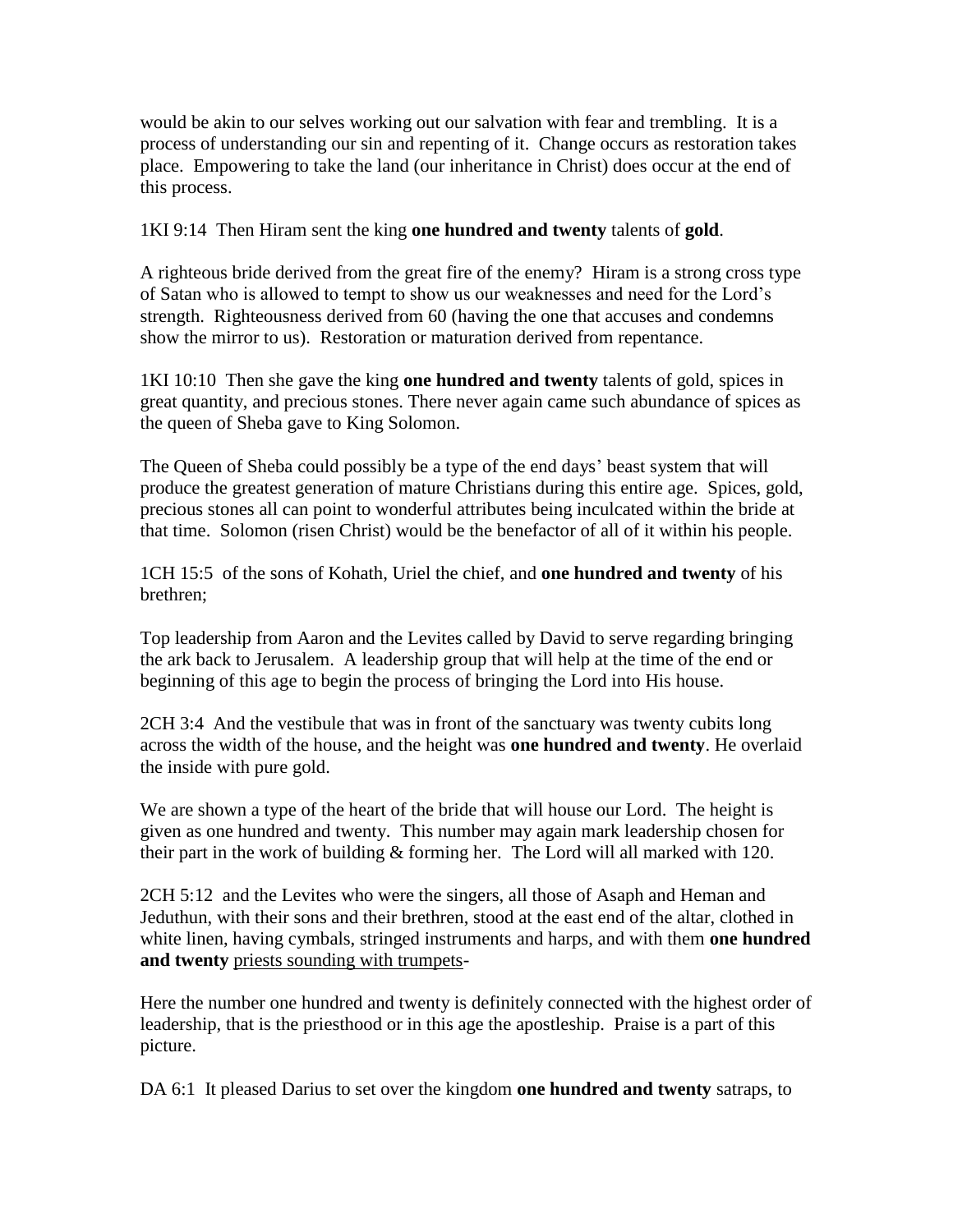be over the whole kingdom;

These are leaders that are immediately under the King for governing his people.

AC 1:15 And in those days Peter stood up in the midst of the disciples (altogether the number of names was about a **hundred and twenty**), and said,

These would be those at the very beginning of the early church hearing the call of the Lord. Many of these would later be members of leadership.

So then if we attempt to put all of the above into a succinct statement to define what our Lord means with this number we would come up with something like this:

Over time our Lord will authorize and empower both the law using the evil one and grace & law through His chosen leadership (apostles) of His church to instill within the total bride an ability to become so righteous as to become a proper habitation for Him.

### **1 200**

This number does not occur anywhere by itself in the bible. It does occur often linked with sixty and ninety and a few other numbers. Sixty points to the one who shows the mirror, Satan perhaps to restore those that were originally made blameless (90) like Lucifer in the beginning. Statistically there is one number 1254 that has a statistical relevancy in that it occurs twice with two halves of a people. Statistically this is practically an impossibility. All these numbers except two of them originate from the book of Ezra or Nehemiah where the temple is being rebuilt or restored. The meanings of the numbers are thought to be relevant so their interpretations are given below:

1254 from Ezr 2:7, 2:31 as well as from Ne 7:12, 7:34. Reading the numbers from right to left as Hebrew is read.

4 Those of the world chosen for salvation or inclusion into the greater body of Christ 50 will have their uncleanness covered by the blood so as to 1200 perhaps be included in the body of Christ or 12 have work done on them so as to conform them into the image of Christ.

1222 from Exr 2:12.

2 grace is given through the 20 intercession and prayers of 200 those give authorization to ask for mercy & grace 1000 by the will of our Lord.

The number 1222 could also be translated this way: 2 grace is given through the 20 intercession and prayers for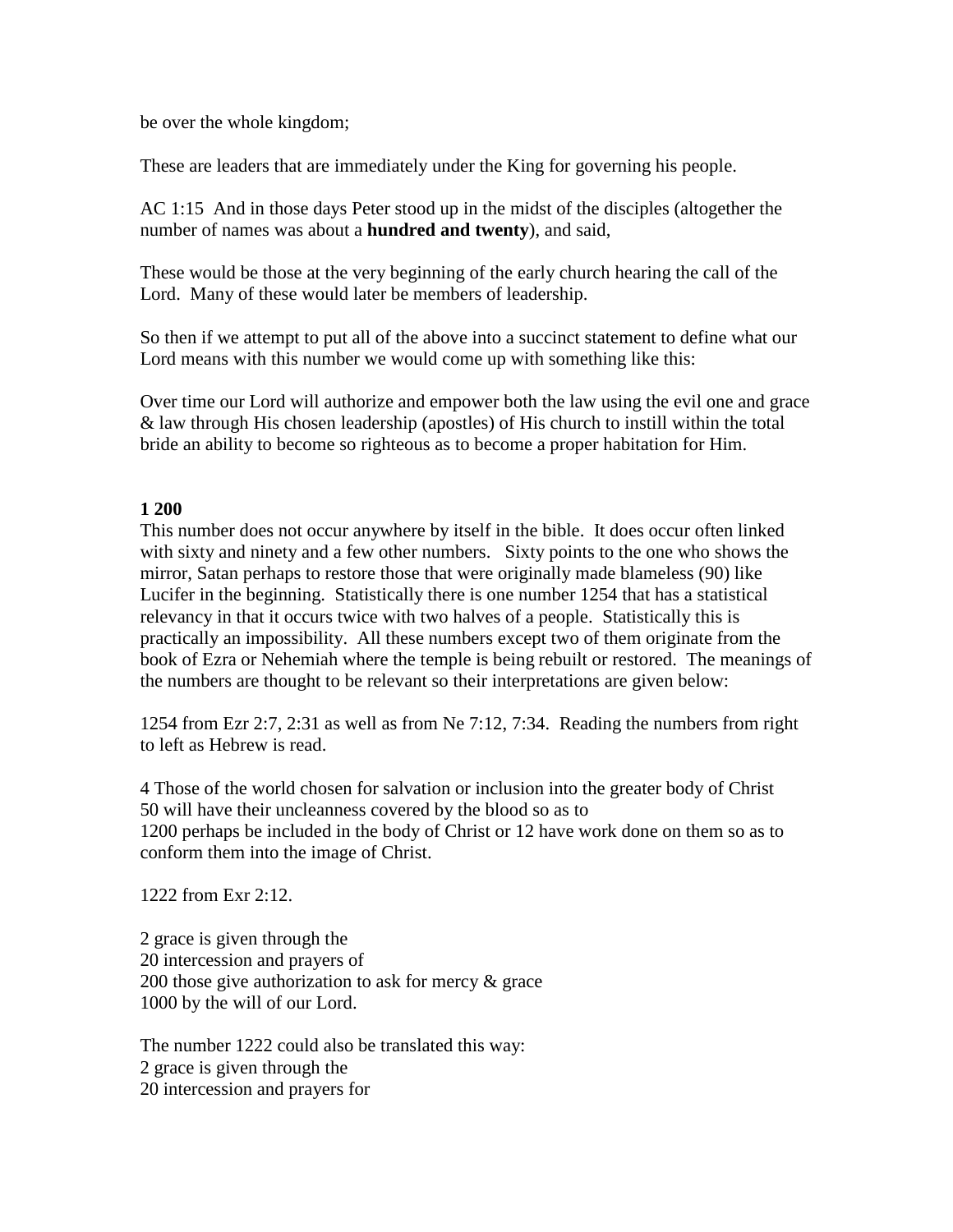1200 conforming those chosen into the image of Christ

The third number we would look at would come from Ezr 2:38 or Ne 7:41. 1247 would be translated as: 7 the payment or atonement for sin that would be made 40 over a period of time to bring cleansing for those chosen from the world 200 will occur in response to the prayers of those called to offer them up 1000 by the Lord's sovereign will. To complete again as we did above we would get starting from forty: a conforming to the image of Christ those chosen to be a part of the bride.

Finally a number occurs twice in the book of Revelation and those have to do with the time during the first and second half of Daniel's seventieth week. Another number is found only in the book of Daniel and it is a number that marks the time of a great saving of those embattled Jews of Israel.

Three and one years or 1260 days. The first half and the second half of the tribulation week when the evil one is allowed to increase in strength. Rev 11:3 & 12:6.

60 The one that accuses and condemns is allowed to show the mirror to those that 1200 need cleansing as they are appointed for inclusion in the bride.

1290 days from the middle of the tribulation week. Daniel 12:11

90 Possibly a portion of the one (Lucifer) and/or a remnant of Israel that was originally made blameless but fell

1200 being called to be conformed to the image of Christ for inclusion in the bride. Remember the nine stones found in Lucifer are now also found within the twelve that belong in us!

### **12 000**

Numbers 31:2-8 The LORD said to Moses,

2 "Take **vengeance** on the Midianites for the Israelites. After that, you will be gathered to your people." 3 So Moses said to the people, "Arm some of your men to go to war against the Midianites and to carry out the Lord's vengeance on them.

4 Send into battle a thousand men from each of the tribes of Israel."

5 So **twelve thousand** men armed for battle, a thousand from each tribe, were supplied from the clans of Israel. 6 Moses sent them into battle, a thousand from each tribe, along with Phinehas son of Eleazar, the priest, who took with him articles from the sanctuary and the trumpets for signaling. 7 They fought against Midian, as the LORD commanded Moses, and killed every man. 8 Among their victims were Evi, Rekem, Zur, Hur and Reba--the **five** kings of Midian.

Who ordered it? Who carried it out? What was done and to whom?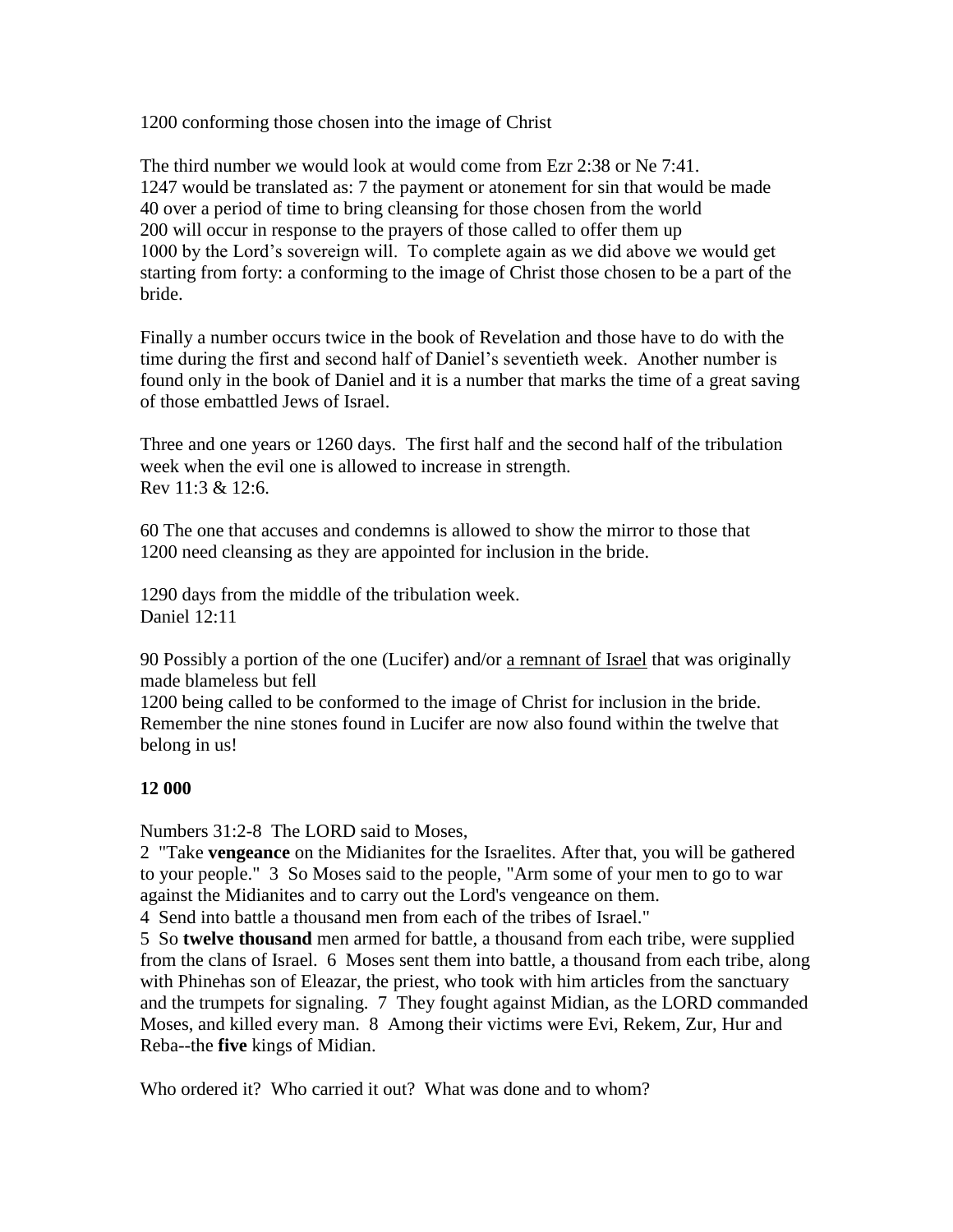Cleansing? Perhaps this is an expression of our Lords' vengeance against sin or uncleanness. We see God given divine authority to cleanse and or to punish for a previous action. Perhaps an agent of grace or/an an agent of chastisement depending on who is worked upon? Another view might be the tree of the knowledge of good and evil carrying out judgment as pronounced by our Lord. Five individuals are named, probably leaders that are marked with the number five that denotes uncleanness or sin. Remember Moses is a type of the Law and the law is good in that it calls for judgment upon all that sin (rebel against our Lord). Without mercy or grace they will be destroyed. There might be another interpretation if this is a type for the end of the age. The tribe of Judah figures prominently in the end days as fighting against the enemy. Above a priest and a select group of the Lord's people are sent to reek vengeance on an enemy. Trumpets are taken from the house of the Lord. These trumpets are much like those that Gideon and his army of three hundred used to destroy the peoples (Midianites = a type the end days' world beast system that seduces and deceives) that had been oppressing them. This time of vengeance that our Lord desires to take on the "Midianites" will be repeated at the end of this age when the redeemed bride (12 000) is used to express the Lord's vengeance upon the world system that He used to refine His people.

In this case 12 000 looks as though it is the greater portion of the bride that has been conformed to a significant degree to the image of Christ.

Josh 8:25-26

25 **Twelve thousand** men and women fell that day--all the people of Ai. 26 For *Joshua* did not draw back the hand that held out his javelin until he had destroyed all who lived in Ai.

Here we see a cleansing of the land of an unclean people by his chosen people. Perhaps this represents a type of a cleansing of a Christian of his unclean habits. Possibly this could denote the Lord perfecting an image of himself within each believer? Get rid of the bad and produce the good. Part of this process is self being negated. Also remember what the people of Ai were used for? The Lord had them discipline Israel. Once the discipline was over his agent of discipline was destroyed by the hand of those that were disciplined. They didn't do this on their own but were given divine authority by our Lord. They took vengeance on this enemy that was a part of the refining fire that cleansed them (imputed righteousness).

JUD 21:10 So the congregation sent out there **twelve thousand** of their most valiant men, and commanded them, saying, "Go and strike the inhabitants of Jabesh Gilead with the edge of the sword, including the women and children.

These valiant men were used to punish, seek vengeance upon, a group that had not helped them in cleansing their land of immorality (sin).

2SA 10:6 When the people of Ammon saw that they had made themselves repulsive to David, the people of Ammon sent and hired the Syrians of Beth Rehob and the Syrians of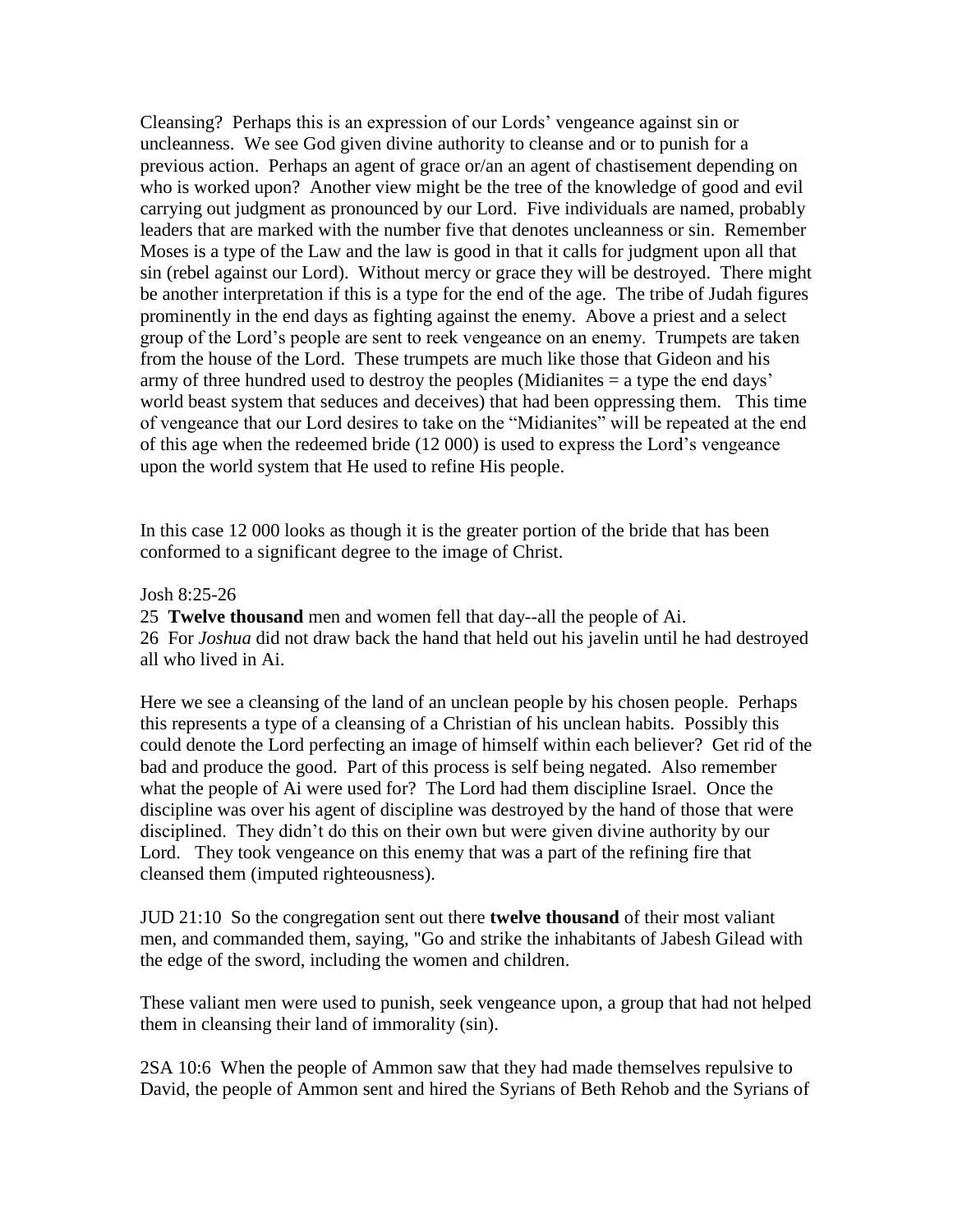Zoba, **twenty thousand** foot soldiers; and from the king of Maacah one thousand men, and from Ish-Tob **twelve thousand** men.

These men represent a portion of those hired to defend those that had done something to anger David; possibly a type of those that stand in the gap interceding for grace and mercy? If this is true than 12 000 which seems to be the Lord's will for cleansing to be expressed in two different ways. One the evil can be exterminated by the death of those causing it. Two, intercessory prayer can allow for time and the process to occur which conforms them to his image. In any case this number displays our Lord's authority to promote either of these two processes through those he would choose.

2SA 17:1 Moreover Ahithophel said to Absalom, "Now let me choose **twelve thousand** men, and I will arise and pursue David tonight.

Men that would seek vengeance on David for the sin he had committed with Bathsheeba. In the type which the above represents, David represents Christ being sent to the cross to carry all of our sins.

1KI 4:26 Solomon had **forty thousand** stalls of horses for his chariots, and **twelve thousand** horsemen.

1KI 10:26 And Solomon gathered chariots and horsemen; he had one thousand four hundred chariots and **twelve thousand** horsemen, whom he stationed in the chariot cities and with the king in Jerusalem.

Those that would defend the holiness of the King by exterminating all that would choose sin. Also they could represent those that would cleanse, promote righteousness, by a positive means without killing. 40 000 denotes the Lord' will that over a period of time the mirror might be shown those chosen for salvation so that righteousness might be instilled within them after repentance.

RE 7:5 of the tribe of Judah **twelve thousand were sealed**; of the tribe of Reuben twelve thousand were sealed; of the tribe of Gad twelve thousand were sealed;

Sealing occurs after sin has been confessed and redemption has been paid for. These have received the righteousness bought by Christ. These would have been to some degree been conformed to the image of Christ. All told they total 144 000 these being those of the remnant of the Jews called be sealed or saved during the tribulation week. They belong to the greater body of Christ.

RE 21:16 The **city** is laid out as a square; its length is as great as its breadth. And he measured the city with the reed: **twelve thousand** furlongs. Its **length, breadth, and height** are equal.

This is the description of the New Jerusalem or the Bride of Christ that has been given grace to become like her groom.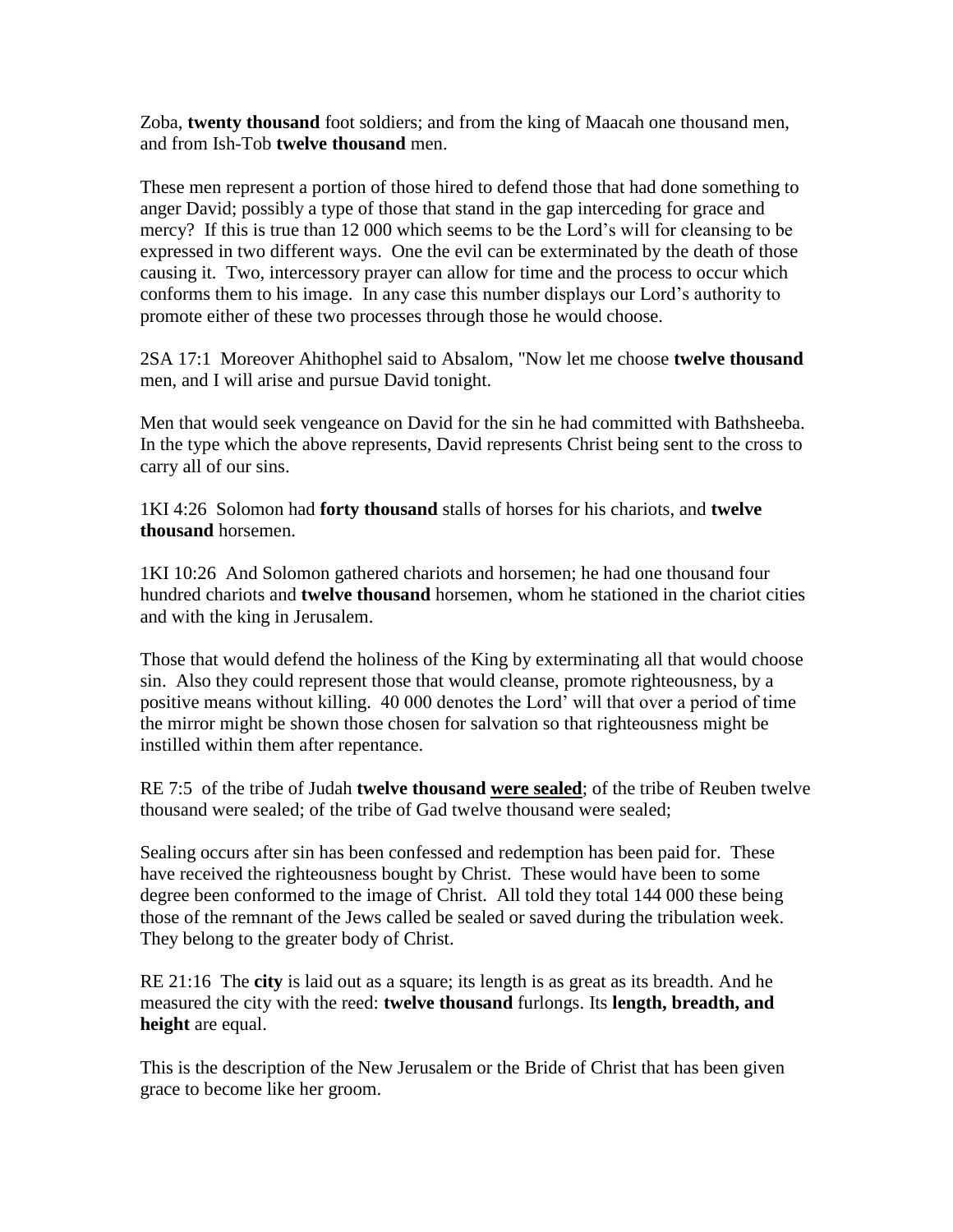The number 12 000 is felt to represent the entire corporate bride of Christ including the remnant of the Jews called to salvation and the gentiles that have been called to receive it. She has a balance of law (a wall) and of grace (a gate). She at the end of this age is used as an agent of vengeance upon those that have seduced, persecuted, and deceived her. The greatest vengeance she will exact will be with her groom at Armageddon. The destruction of uncleanness and the promotion of righteousness will be her primary job as the new guardian cherub.

### **120 000**

JUD 8:10 Now Zebah and Zalmunna were at Karkor, and their armies with them, about fifteen thousand, all who were left of all the army of the people of the East; for **one hundred and twenty thousand** men who drew the sword had fallen.

The use of the number one hundred and twenty thousand referring to swordsmen having fallen marks those that our Lord has ordained for entry into His kingdom through the process of salvation. Yes, we die and are reborn into the kingdom.

2CH 7:5 King Solomon offered a sacrifice of **twenty-two thousand bulls** and **one hundred and twenty thousand** sheep. So the king and all the people dedicated the house of God.

1KI 8:63 And Solomon offered a sacrifice of peace offerings, which he offered to the Lord, **twenty-two thousand bulls** and **one hundred and twenty thousand** sheep. So the king and all the children of Israel dedicated the house of the Lord.

In the above two scriptures the number 22 000 designates a group of leaders that have been given the ability to accomplish the Lord's will to intercede for mercy and grace. The answer to these prayers it represented in the number 120 000 sheep. This number seems to represent those called to be members of our Lords' body or sheep fold.

1CH 12:37 of the Reubenites and the Gadites and the half-tribe of Manasseh, from the other side of the Jordan, **one hundred and twenty thousand** armed for battle with every kind of weapon of war.

The above scripture seems to be a type of the two and a half tribes (leadership of the church just prior to entering the tribulation period), which are to lead the rest into the Promised Land to take their inheritance. These would have been refined in the seven years immediately preceding the tribulation week. They would have their own inheritance.